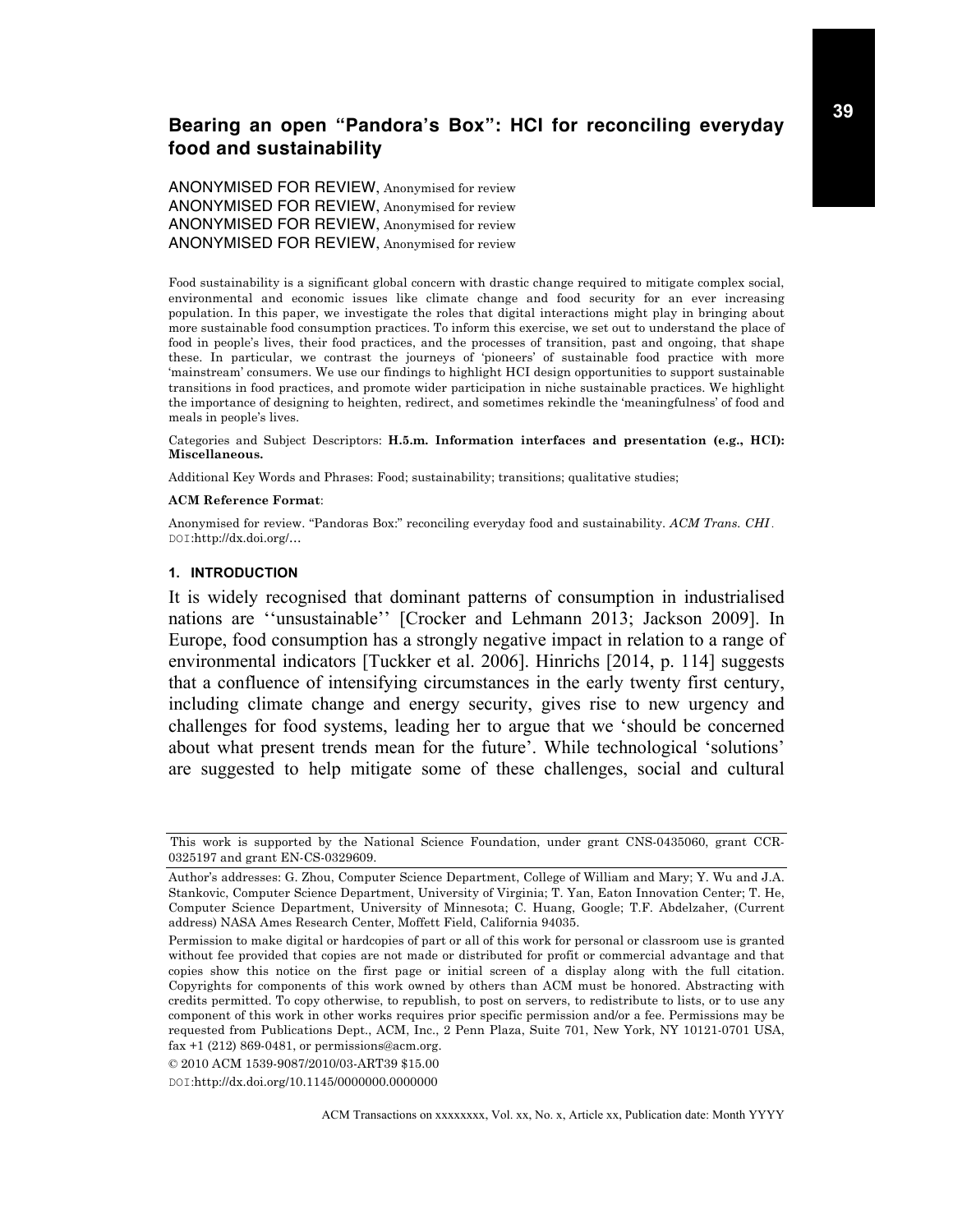elements of practice that shape what and how we eat represent a significant opportunity to effect greater change [Crocker and Lehmann 2013].

Historically, food was largely produced and consumed locally, and within a specific set of biophysical and cultural constraints [Atkins and Bowler 2001]. In developed countries after World War II, a more integrated system evolved, where food production and consumption became increasingly spatially and culturally independent. This 'mainstream' food system sees food products that are more highly processed, and food which is accessed predominantly through verticallyintegrated, global supply chains via supermarkets. In contrast, a growing number of people are looking beyond the supermarket for more sustainable and ethical food sources. As part of shifting practices in relation to food consumption, there has been a growth in interest relating to alternative and local food systems [O'Neill 2014], such as farmers' markets, farm shops, producer cooperatives, community supported agriculture (CSA) [Holloway et al. 2007], vegetable box schemes (where fresh fruit and vegetables are delivered direct by the producer to the consumer), and digitally mediated variations of these, such as the Local Food Assembly. $<sup>1</sup>$ </sup>

In this paper, we investigate the food practices of two groups of participants as a precursor to sustainable HCI design: one group drawn from a panel of supermarket shoppers with what might be viewed as 'mainstream' food practices; the other, pioneering practitioners of sustainable food. <sup>2</sup> Drawing on understandings from both of these groups, we ask, what roles might HCI play in transitioning everyday food practices to be more sustainable? In investigating 'sustainable food', our focus is on a small part of the food system, namely consumption and domestic practices. Within this, our analytic focus is on the full range of food practices—we consider all of these relevant in designing for sustainable transitions—and so includes those carried out in accordance with various food values (e.g. related to economy, health, ethics), some of which are agnostic of any sustainability values. Hence, while our primary objective is to consider designing for sustainability, our findings will be relevant to those interested in people, food, and HCI, more generally. For our sustainability 'pioneers', we deliberately incorporate the range of 'sustainability' definitions that they describe and live by. One of our purposes in this paper is to understand how participants think about 'sustainability' and operationalise it in practice. The complexity of the term 'sustainable' was recognised and deeply considered by the 'pioneers' group. As Håkansson and Sengers [2013] wrote about families who strove to live simply and ethically, "*we believe that this [sustainable pioneers] group, who has thought consciously and at length about what it means to live* 

<sup>&</sup>lt;sup>1</sup> The Local Food Assembly, https://thefoodassembly.com/en, accessed 6 February 2015.

<sup>&</sup>lt;sup>2</sup> We recognise that the terms 'mainstreamers' and 'pioneers' is an oversimplification that does not capture the diversity of people and practices within each group we studied. However, these terms remain a useful shorthand for our presentation; but our findings should be understood in this light.

ACM Transactions on xxxxxxxx, Vol. xx, No. x, Article x, Publication date: Month YYYY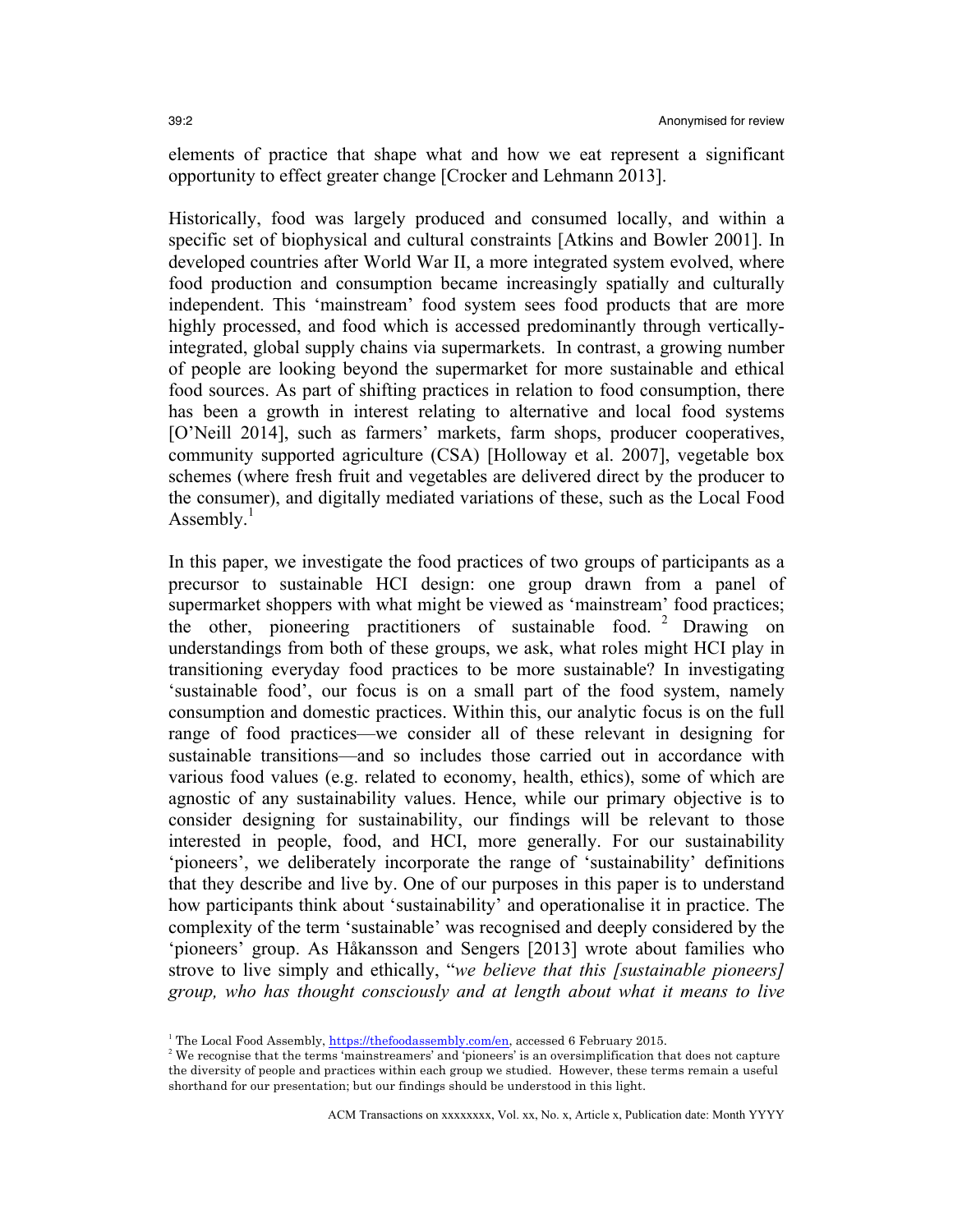*sustainably holistically, provides a valuable lens to illuminate issues in HCI research and design.*"

To this end, we analyse current practices, how they came to be and are already changing. We unpack the real work and deep meaning involved in food practices, the contrasts between mainstream and pioneer practices, and the processes by which 'pioneers' have integrated sustainability into their everyday food. We derive insights into opportunities and approaches to design for sustainable food transitions from a) learning from 'pioneers' about the lived experience of sustainable food and their appreciations of alternative consumption practices, and b) questioning how sustainable practices, and the process of routinising them, might be made more widely accessible and valuable, for more mainstream consumers.

Our novel contribution to this important but underexplored area of  $HCI<sup>3</sup>$  is better understandings of the process of transition towards sustainability in food practice, providing important context for HCI designers and researchers developing specific tools intended to support changes in consumption (e.g. [Choi et al. 2014, Ch.1,5,10]). Through interviews and focus groups, we elicited accounts of a breadth of everyday practices surrounding food, including shopping, cooking, sharing, foraging, and growing. We contribute a unique contrast of the place of food in the lives of both conventional and self-professed sustainable food practitioners, highlighting socio-cultural challenges and everyday practicalities that interaction design might help to bridge. From these understandings, we consider implications for ethical design of food interactions (digital and otherwise), focusing specifically on the important concepts of 'meaningfulness' and 'transition' that emerged.

#### **2. RELATED WORK**

Other research has usefully investigated 'greener' lifestyles as a means of informing sustainable HCI design. Woodruff, Hasbrouck and Augustin [2008] explored the practices of people who made significant alterations to their homes in the interests of the environment. In contrasting these practices to the wider population, they point to the need for HCI not just to focus on changes within individuals, but also that surround individuals e.g., policy and public infrastructure. They conclude by calling for research to study populations with more varying degrees of commitment. Håkansson and Sengers [2013] studied "simple living" families in order to explore how HCI could support such lifestyles. They consider sustainability holistically rather than in purely environmental terms. Here, we take a similar analytical view; focusing on food, we extend our understandings of sustainability to account for its wider place in everyday life. Everyday social practices have also been studied in HCI in relation

<sup>3</sup> http://www.sigchi.org/communities/foodchi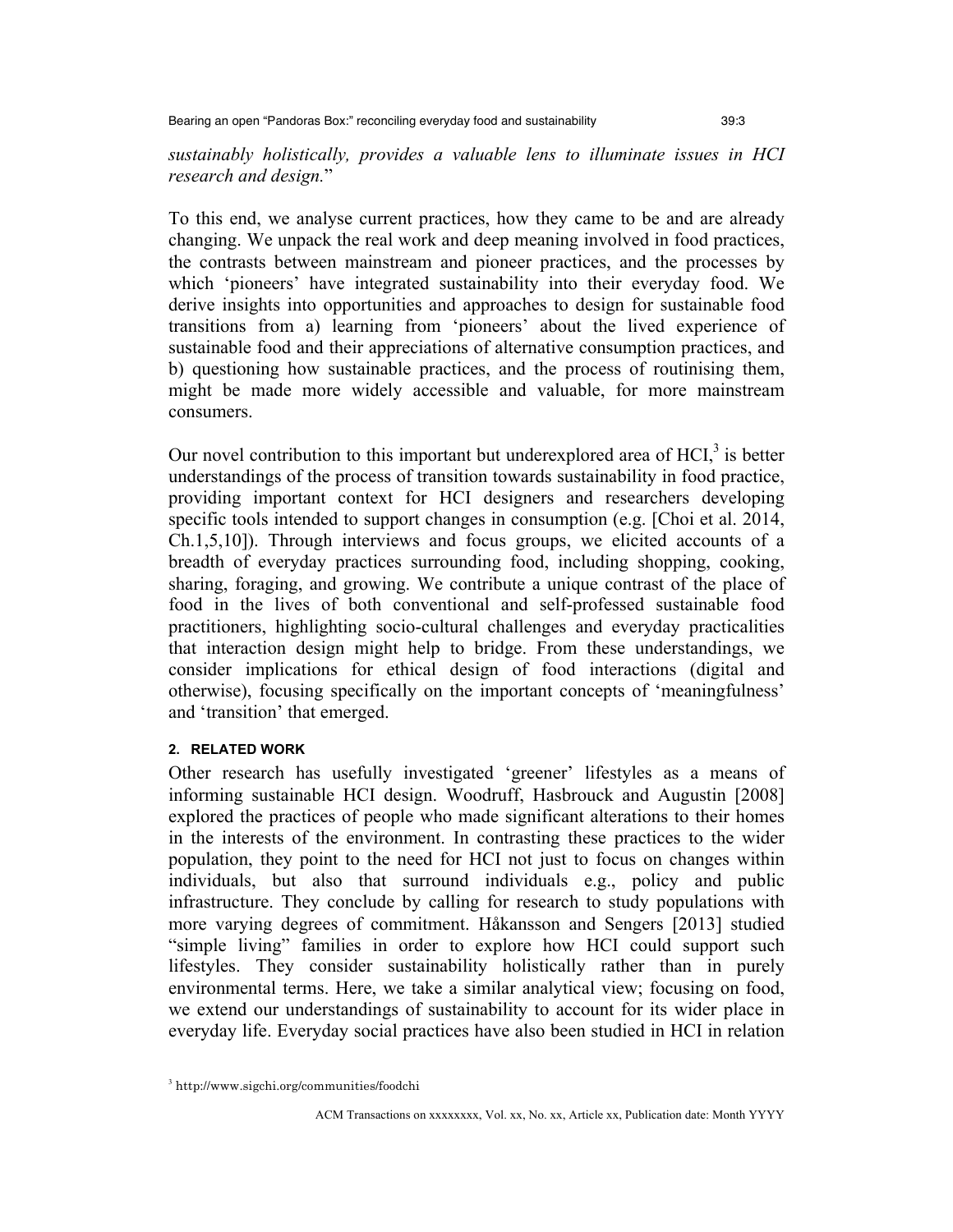to food. Clear et al. [2013] examined the cooking practices of university students in shared accommodation, and quantified the GhG impacts of direct energy and embodied emissions. Ganglbauer, Fitzpatrick and Comber [2013] specifically examined household food waste, and developed some design strategies for addressing this issue. In this paper, we put aside the quantitative impacts and examine broadly the range of food practices of two contrasting participant groups to explore how we might design for sustainable food as a transition to different ways of doing.

Despite this work, food has received relatively little attention in HCI compared to other areas of everyday life, like work or entertainment. This is perhaps related to the still relatively sparse (or less prominent) integration of digital technology into the practice, and the relatively mundane nature of food itself in everyday lives. 4 The few exceptions in HCI literature include instances of technology design for the kitchen [Olivier et al. 2009] and augmentation of specific appliances such as the fridge [Bucci et al. 2010]. And, a large proportion of this research is concerned with energy, health or sustainability. Blevis and Morse [2009] pioneered the domain by suggesting a number of promising directions for sustainable design research. Since then, research has explored how practices like healthy eating [Comber et al. 2013]; local food shopping [Li et al. 2009; Light et al. 2010]; and urban food production [Odom 2010] might be augmented with digital technology. Kalnikaite, Rogers and Bird [2011] investigated how 'nudge' theory might be applied to supermarket shopping by augmenting the shopping trolley with a display indicating the food miles associated with items that were put into it.

Our interest here relates to how *transitions* towards more sustainable practices can be achieved in relation to food. Transition implies a gradual, pervasive shift from one state or condition to something different [Hinrichs 2014]; transformation may be a more radical way of shifting behaviours and practices [Brown et al. 2012]. The end point of transitions (e.g. upholding a vegan diet) might well be considered radical in the context of norms and practices of starting points. However, relative to 'transformations', the processes of change involved in 'transitions' are gradual and might not be experienced as radical by practitioners.

Relating the need for transitions in practice and consumption to climate change can be "*especially difficult because global climate change is perceived as spatially and temporally distant*" [Slocum 2004, p. 413]. As a result, engaging people in climate change mitigation and adaptation is problematic – as Giddens [2009, p. 2] argues, no matter how much people are told about the threats

<sup>4</sup> Although we should recognise that in the future smart cookers and fridges, recipe and food websites, electronic loyalty card systems and online shopping may well come to market and become significantly more widely adopted, we found little integration of digital technologies in the food practices of our participants.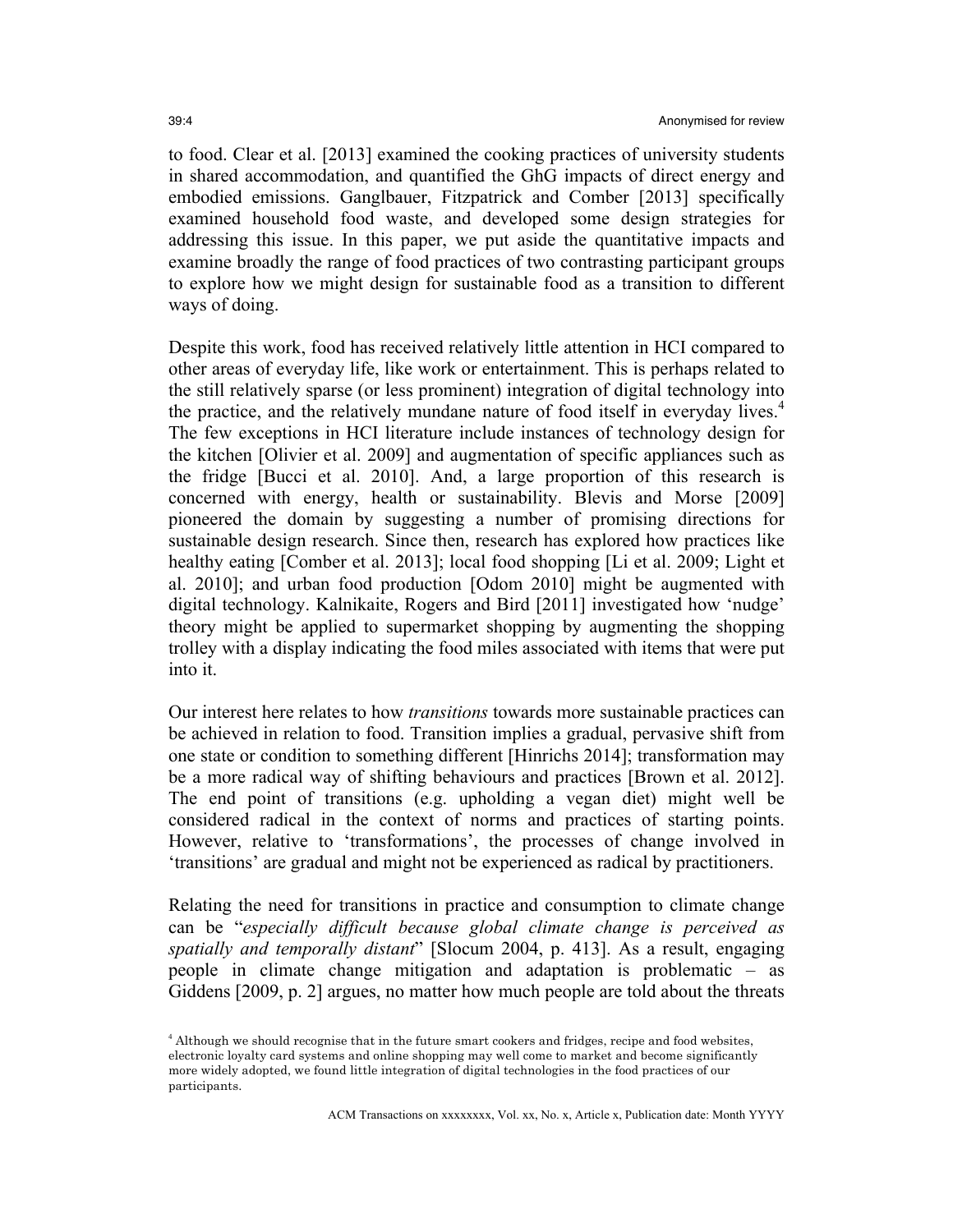of a changing climate, it is "*hard to face up to them, because they feel somehow unreal and, in the meantime, there is life to be lived, with all its pleasures and pressures*." In a sense, therefore, the future is an active presence for some people, but for many others such a future may be a presence that they prefer to keep absent from their everyday consciousness [Philips and Dickie 2014, p. 80]. In this paper, we explore food consumption practices with those that keep sustainability 'present' in their food consumption consciousness, as well as with those for whom it is less significant or even absent.

#### **3. METHODS AND PARTICIPANTS**

This research involved two distinct participant groups: shoppers selected using a survey in several branches of a regional supermarket chain in the UK, and 'pioneers' of food sustainability recruited from a UK University city via local food sustainability and sustainable transitions groups like Transition Towns (see Table 1). These groups were intentionally selected to allow a comparison between more mainstream consumers and those who appear to have embraced (varying definitions of) sustainability in their food shopping, preparation and eating. Our design focus is on engaging with and supporting the work involved in transitioning towards sustainability within today's complex food landscape. For this exercise, we broadly investigate food practices and values linked to these. We acknowledge that 'sustainability' may or may not be a component of these and, where it is, may mean different things to different participants. Our examination of design for sustainable transitioning is based on understanding the experience and work involved in foregrounding 'sustainability', whatever it may mean, in everyday food practice, and situating these experiences in relation to mainstream practices where 'sustainability' is usually not consciously considered, but is shaped by a range other elements. In this way, we develop a picture of the elements at play in shaping different trajectories of food practices, and assess these as opportunities and challenges for sustainability.

The first group of 24 participants were recruited using an in-store supermarket survey carried out in person, and involving six short questions on food shopping. Recruitment took place in three stores of a regional supermarket chain (which was a project partner) within 20 miles of the university where the researchers were based. Respondents were asked if they would be willing to be involved in an interview. Given the large geographical area served by these three supermarkets, interviews were conducted by telephone. We filtered participants to ensure a balanced mixture of age, gender, use of digital technologies, and living circumstances; and removed participants who did not buy most of their food from the supermarket. We conducted 24 telephone interviews ranging from 20 to 60 minutes in length. During the interviews we deeply explored issues relating to shopping practices, information sought when food shopping (country of origin, production practices, nutrition, and so on) as well as cooking practices and rhythms of food (meals, snacks) in the home. Our aim was to elicit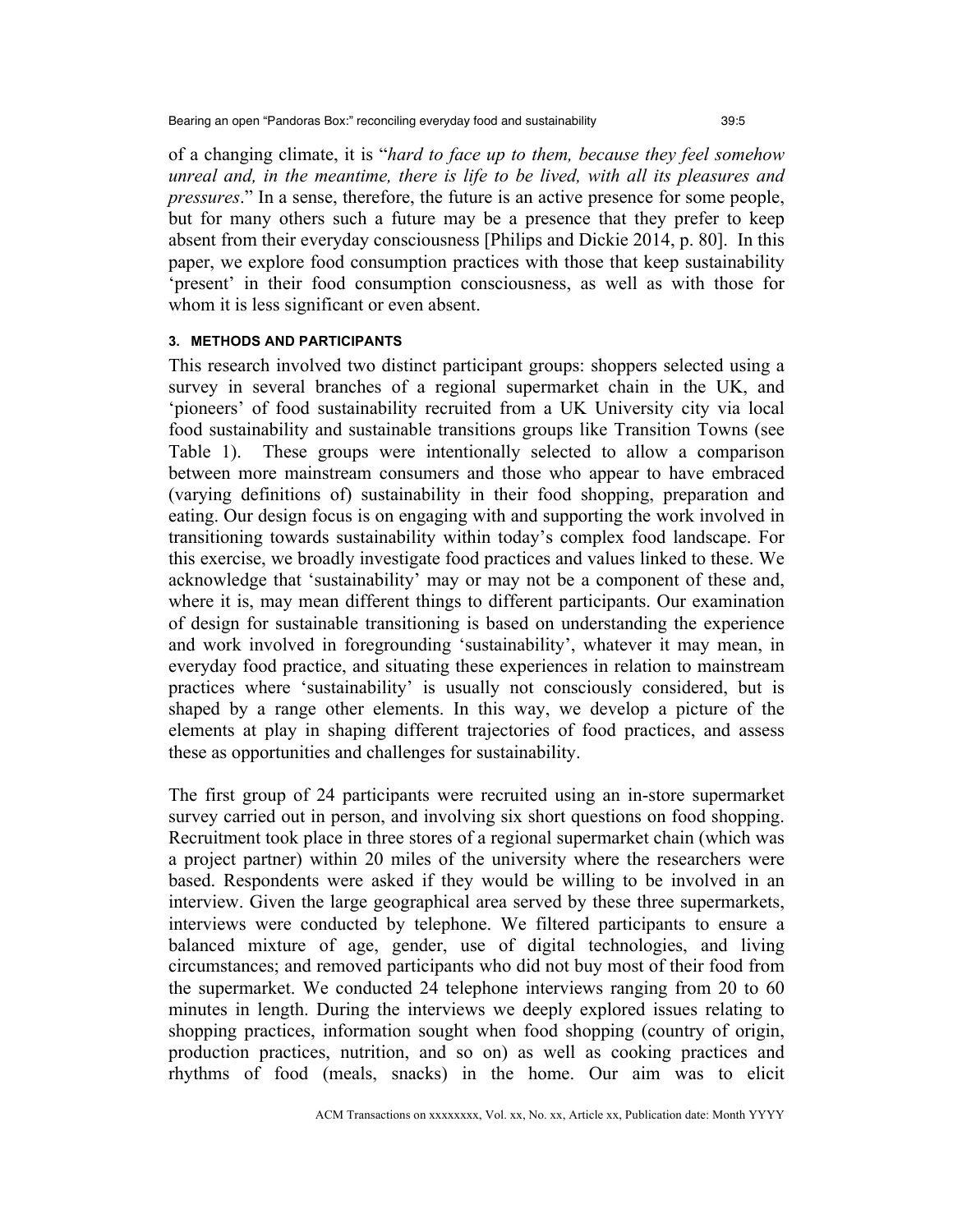comprehensive accounts of food values and practices without passing any judgement about the ethics of these. We did not assume that 'sustainability' was a concern for these participants and so we did not ask about it unless the participants themselves noted it as a factor that influenced their practices. Our mainstream consumers typically purchased their food via supermarkets, and many used more than one supermarket with specific criteria for what was purchased from where.

The second group (the 'pioneers') was recruited specifically for their interest in and adoption of sustainable food practices. They were self-selecting and unfiltered in this regard; they were contacted via existing initiatives such as Transition Towns, Incredible Edible, a local organic vegetable box scheme, and through flyers distributed to various city centre shops, asking, for example, "Are you conscious of the environmental impact of what you eat? Does it affect your shopping? What challenges and limitations do you face?" None of the participants had been previously recruited for research studies by the authors, nor, to our knowledge, for any other University research projects.

We purposely employed differing, but compatible methods of enquiry for the two groups. We could have interviewed the pioneer participants, but we chose to conduct focus groups instead because we felt we could elicit richer accounts of values, practices and experiences through group discussion of topics that they were passionate about with like-minded individuals. Common interest meant that we could let participants direct discussions according to their own interpretations of 'sustainability'. In contrast, the 'mainstream' group often saw food as mundane, and not an area for in-depth discussion. One-to-one interviews allowed more probing from the researchers, adapting questions to participants' situations.

The pioneer participants took part in one of a series of two-hour focus groups; we held three of these with 27 participants in total, one at the University and two at a city-centre location. Each focus group was arranged into three activities: i) to elicit information relating to how they currently incorporate issues of food sustainability; ii) what motivates them to do so; and finally iii) how things could be improved in the future. Participants reported thoroughly enjoying reflecting upon sustainability and their food practices, and sharing opinions and experiences with others on subjects that were of common interest. Some participants already knew each other through their involvement in various food and/or sustainability communities and groups in the City. For those involved in the focus groups, many talked about getting food from independent stores specialising in ethical and organic food, and vegetable box schemes. Many also supplemented foods purchased via stores, with food that was foraged, bartered, or self-grown. In general, and in contrast to much of the UK population, a number of these participants purposely do not own a car, and do not work full time so as to have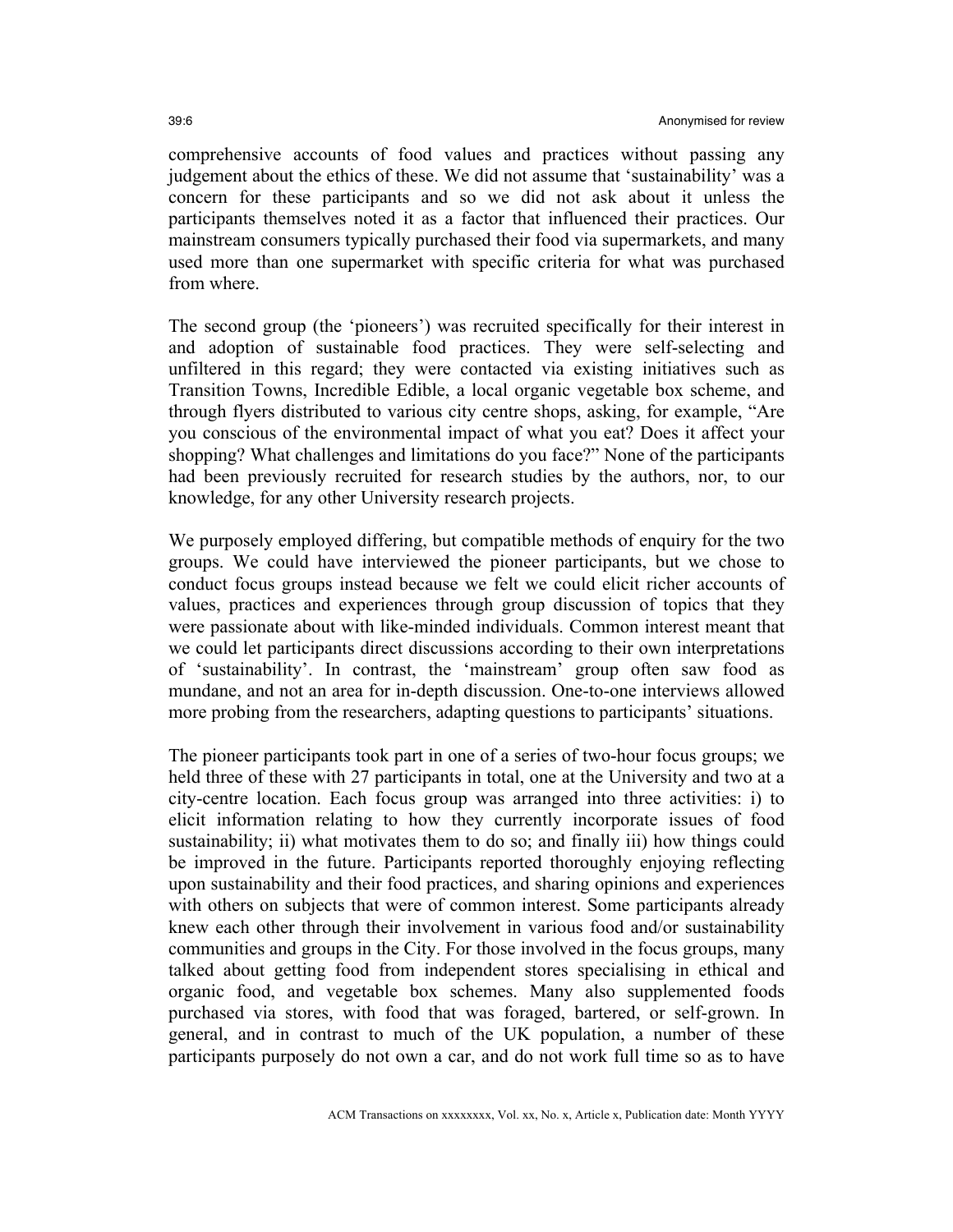time to participate in activities that they enjoy, like growing food and caring for family members.

| Focus groups with early adopters of food sustainability – May 2014 (each lasting 2 hours)                                                |                                                                                                 |
|------------------------------------------------------------------------------------------------------------------------------------------|-------------------------------------------------------------------------------------------------|
| 1:<br>Focus<br>group                                                                                                                     | Age: 20s to 60s; Mix of people from urban and rural areas; Students, academics, and support     |
| University, lunch time                                                                                                                   | staff that responded to call for participation through university mailing lists. Participants:  |
|                                                                                                                                          | William (O), Shane (O), Joyce (O), Margaret, Philip (Vgt), Liz (Vgt), Chloe (O), Isabella (V)   |
| 2:<br>City<br>Focus group                                                                                                                | Age: 30s to 70s; Mostly live in city centre; People involved in voluntary sector initiatives on |
| centre, evening                                                                                                                          | local food; 2 university students and an academic; 2 live in local sustainable co-housing       |
|                                                                                                                                          | development. Participants: Michelle (Vgt), Jane (Vgt), Gerard (O), Sally, Cynthia (V), Luke     |
|                                                                                                                                          | $(V)$ , Katie (Vgt), Gillian (O), April (V), George (Vgt), Faye (O)                             |
| Focus group 3: City                                                                                                                      | Age: 20s to 50s; Mix of people from urban and rural areas. Two university students (not from    |
| centre, evening                                                                                                                          | UK) and one researcher; others recruited through veg. box scheme, flyers in an ethical          |
|                                                                                                                                          | convenience store; and community food groups. Participants: Maria, Lucy (O), Dave (O),          |
|                                                                                                                                          | Theo (Vgt), Jacinta, Melissa (Vgt), Melanie (Vgt), Kelly (O)                                    |
| Values noted in relation to food practices included seasonality (17), local sourcing (15), organicity (14), cost (14), animal            |                                                                                                 |
| welfare $(12)$ , food miles $(11)$ , social injustice $(11)$ , economic security $(9)$ environmental stewardship $(5)$ , and climate     |                                                                                                 |
| change $(3)$ .                                                                                                                           |                                                                                                 |
| Telephone Interviews with mainstream supermarket shoppers                                                                                |                                                                                                 |
| 24 telephone interviews                                                                                                                  | Geographically varied, covering most of a UK region, urban and rural. Mix of retired and        |
| $(20 - 60 \text{ minutes})$                                                                                                              | working, male and female. Age: 30s to 70s; Four participants were vegetarian.                   |
| Values noted in relation to food practices included cost $(10)$ , local economy $(7)$ , health $(6)$ , local sourcing $(5)$ , organicity |                                                                                                 |
| $(2)$ , social justice $(2)$ , and animal welfare $(1)$ .                                                                                |                                                                                                 |

#### **Table 1: Description of research participants. Vegetarian (Vgt), Vegan (V), and Omnivore's (O) are listed if known.**

Informed consent was secured during every stage of the research process. Both the telephone interviews and the focus groups were recorded using a digital recorder and then transcribed, each participant being assigned a pseudonym. Two researchers coded and analysed the transcripts using Nvivo for food practices i.e., enactments of shopping, cooking, planning, and so on. Each author reviewed a selection of transcripts to ensure consistency in the interpretation of the data and a coding framework was developed which reflected an interactive engagement between the research questions and the data, as well as the literature. All participants received a £10 voucher for taking part.

## **4. FINDINGS**

In this section, we present our findings from our groups of participants, interleaved to contrast the two groups' practices along several themes arising from our coding of the study data. Specifically, we first discuss food procurement and knowledge and competencies around this; then the significance of food to our participants; and finally, transitions in practice, and how practices are disrupted and reformed in more or less sustainable directions.

In looking at shopping and the meal, we develop understandings of the (in)significance, and meanings held around everyday food and how it, and sustainability, are enacted in busy lives. We deliberately maintain a separation between the groups in our findings presentation to expose a dissonance between their food practices that sustainable HCI could contribute towards bridging. We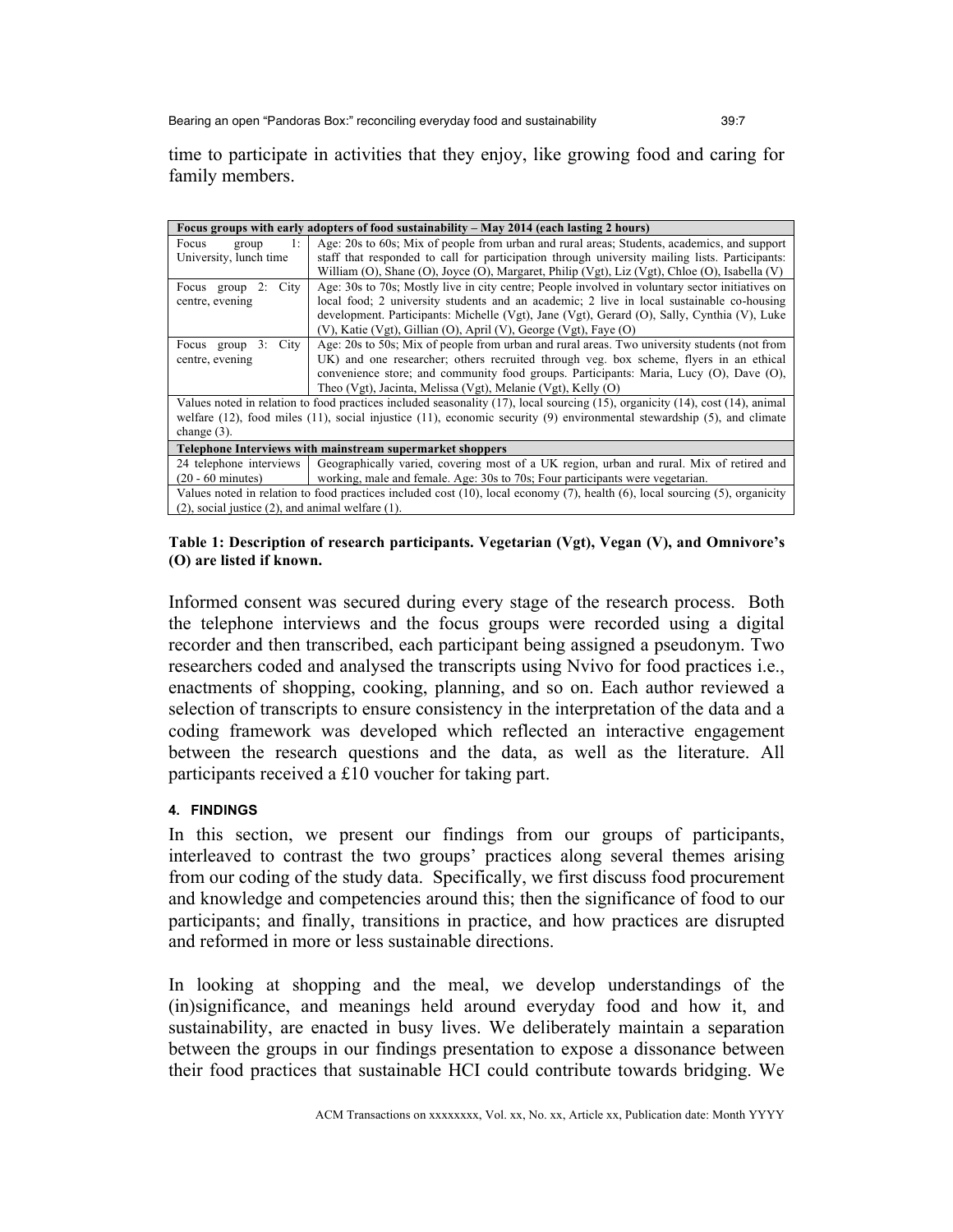consider these on a practical level in terms of knowledge, skills and infrastructures, but, as well as this, we consider how stances on sustainability result in variations in how food is practiced so we can elucidate socio-cultural opportunities for sustainability interventions. In presenting our findings, we detail the number of participant accounts that support the points made where it makes sense to do so. However, given the semi-structured, informal nature of our interviews and focus groups, these may be supported but unreported by other participants, so these figures should be treated as a minimum.

# **4.1 Food procurement: new skills, complex practices**

Within the broad foodscape of the UK, the majority of UK people access their food by (mostly) driving to out of town supermarkets with easy parking, and buying their weekly requirements in one 'big shop', with some 'top up' shopping at typically more expensive, local, small and convenient outlets (e.g., corner shops) [Blake et al. 2010].

This foodscape is currently driven by market competitiveness. With the rise of discount supermarkets like ALDI and LIDL, the UK supermarket context is changing, and the most common ways that businesses distinguish themselves is through 'value for money'. As a result, the main context in which food is presented to consumers relates to price and value to the pocket: marketing campaigns focus specifically on price comparisons, buy-one-get-one-free's (BOGOF) promotional offers, and various special offers and incentives encouraging bulk purchases.

We now discuss and contrast the procurement practices of our two participant groups, acting within this UK context.

## **4.1.1 Beacons for sustainable practice**

A notable feature of the 'pioneers' participants' food practices was that almost all of them (24) regularly shopped or acquired food from places *other than supermarkets*. On the whole, 'sustainability' in their everyday shopping practices did not relate to whether they should buy specific food items; for them, the sustainability of their food practices was better reflected in where they shopped or acquired food from. In fact, even when supermarkets were used, for reasons of convenience, cost, or poor availability of alternatives, care was taken in deciding which shop was most suitable, for example based on its environmental policy.

Some (7) pioneer participants reported boycotting certain producers or countries of origin that were associated with unethical practices, ranging from unfair conditions for small farmers and producers, to the export of food from countries that suffer chronic food poverty. Other dominating influences were locally sourced food (15) and economic security (9). A few participants (5) were strongly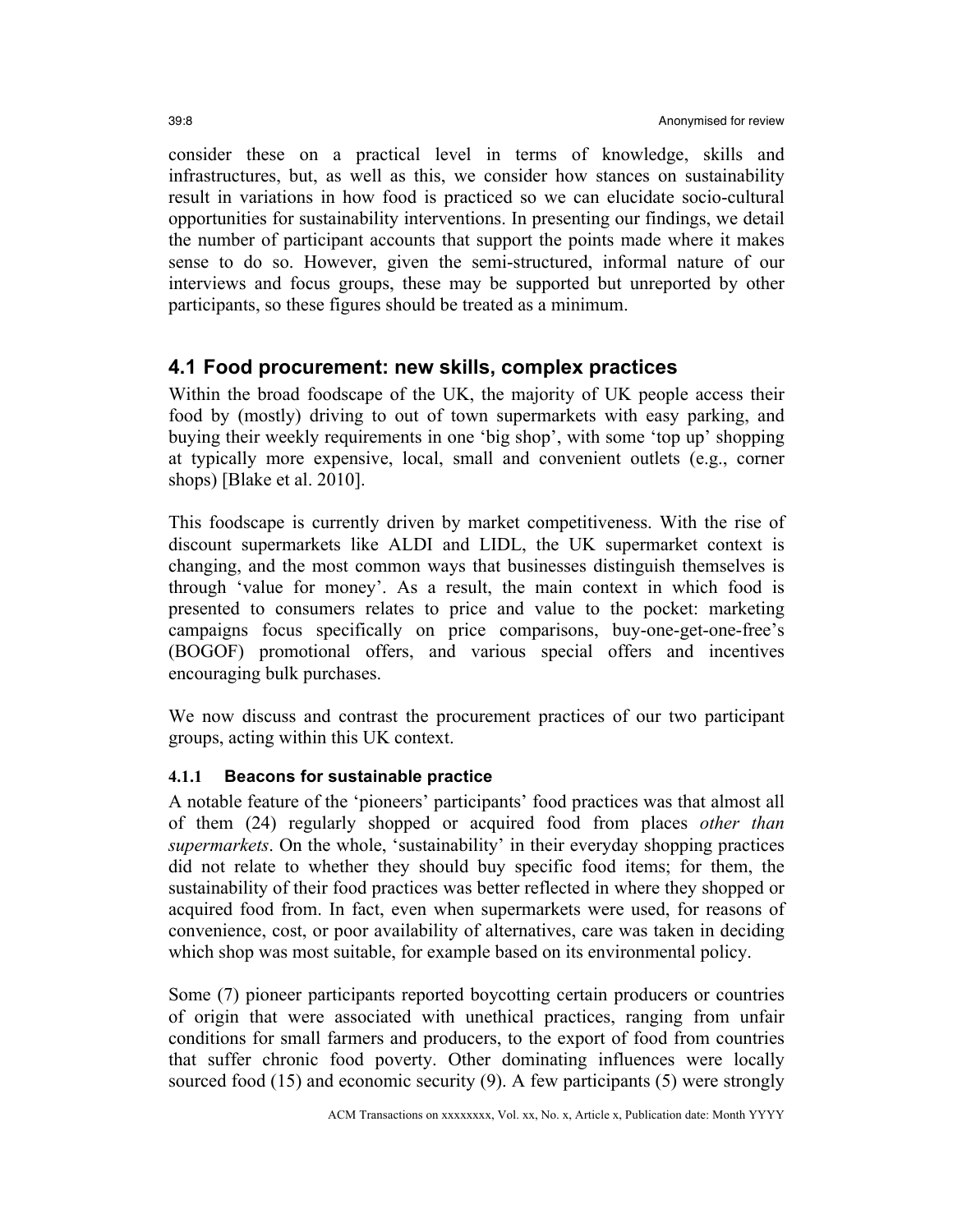guided by notions of environmental stewardship connected to religious or farming backgrounds. This resulted in strong appreciations of nature and 'natural' foods, and also sometimes in a responsibility not to interfere with natural processes, such as seasonal growing cycles or fish stocks. Related to this, a smaller proportion (3) of participants were highly motivated by climate change issues and minimising the greenhouse gas externalities of their food practices.

Buying seasonal and local food was an area that some 'mainstream' participants (4) were concerned about, with certain supermarkets ascribed as performing better in this regard. Tomatoes and meat were mentioned frequently as having to be as local as possible: one participant, Bonnie (M) notes, "*they do promote and advertise that they're selling local stuff that's in season. So I think it's at that particular shop I would be more aware of it. I think at other supermarkets there's…there's less advertising of the fact that these apples are British or this is produced in [UK county].*" Some other participants (4) were aware of the need to analyse what food labels were and were not saying. For example, Catherine (M) felt that she had to "*be careful when you look at it because…some of it is packaged in England but…the actual meat isn't English. The stuff that's ready made […] you've got to be careful there that you've got the English meat because the dish being made in England and the meat being produced in England is two different things. Sneaky!*"

This contrast shows the effects of supermarket and packaging design on the practicalities of sustainability. On the one hand, a responsible brand or supermarket can serve as a proxy to take much of the burden out of decision making – we see how shopping decisions related to sustainability issues had already become established and habitual in participants' daily lives. Their choice of where to shop negated the need for fine-grained decisions about products due to their trust in the responsible sourcing/growing practices of the retailer. Whereas, on the other hand, the opacity of supermarket and packaging design can make basic (in terms of sustainability) valuations of a given food item onerous and difficult. For HCI, and sustainable design in general, there are important roles here related to managing and abstracting sustainability (e.g. related to supermarkets, brands, countries of origin, or food groups like 'red meat'), and accruing and disseminating the knowledge required to do so; and for promoting greater transparency for individual products. However, we propose that, first, there are broader roles for HCI here in engaging people in cultural changes around food consumption to realign food with its environmental consequences. To help us think about what this might entail, in the following section we the motivations behind mainstream food consumption with accounts from participants who already engaged in alternative food cultures.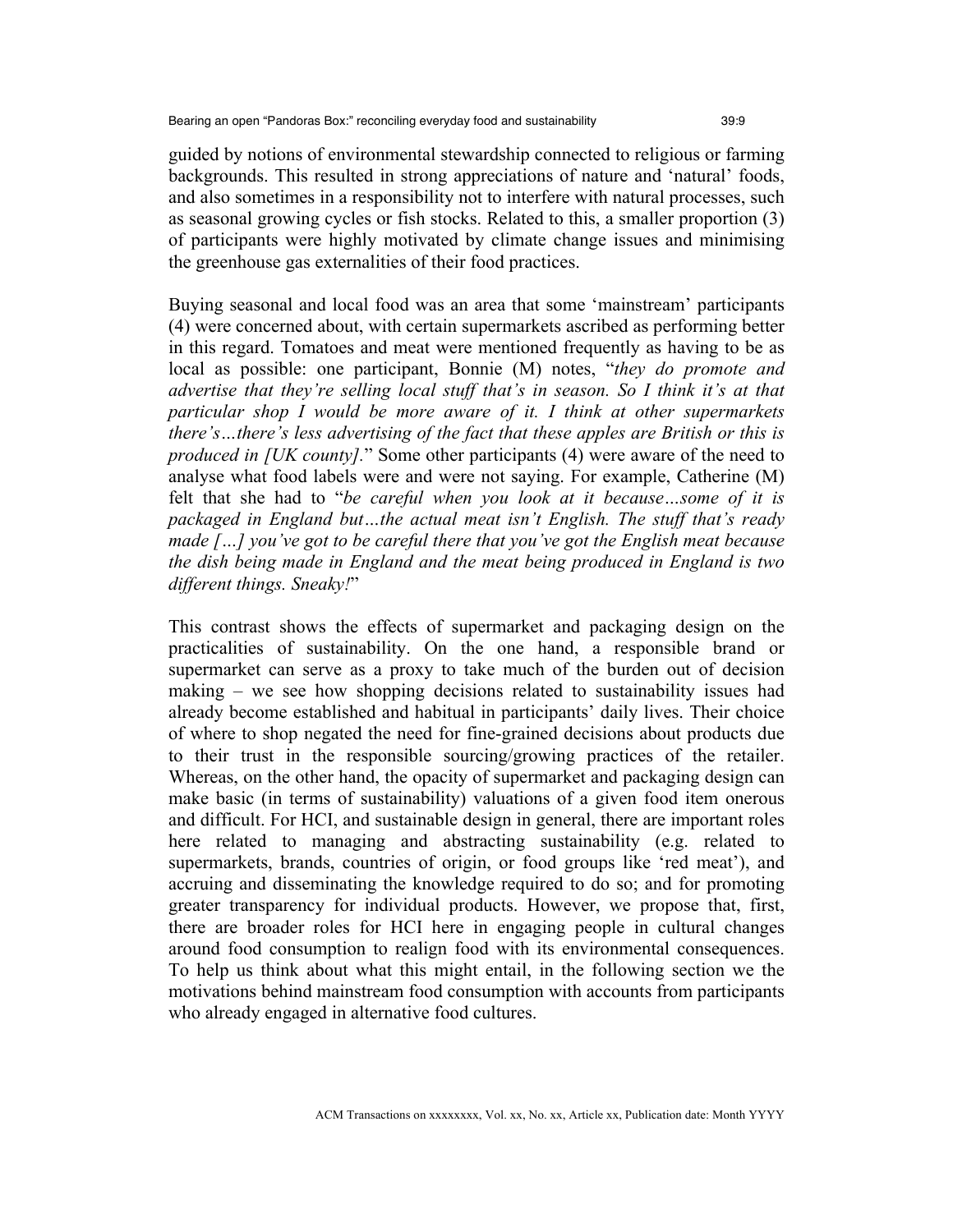## **4.1.2 Engagement in alternative food cultures**

In the case of our 'mainstream' participant group, the 'big shop' is often carried out across more than one supermarket. Some supermarkets were deemed preferable for certain foods, and this can be related to factors like perceived quality (e.g. especially in relation to meat), but is quite often related to cost (i.e. a particular supermarket supplying a product at lower cost, or running a special offer).

Given the dominant framing of food and value in UK supermarkets, it is not surprising then that this participant group described their motivations in terms of economy or getting value for money: such consumption practices exist in the wake of a major economic downturn, but are perhaps exaggerated through supermarket marketing campaigns. They also exist within cultural norms and expectations around lifestyle; that basic costs of living, including food, might be minimised to allow for more luxurious materials and activities, like owning a car, or holidaying abroad. A consequence of this for sustainability is that choices are negotiated relative to the monetary cost of products in other supermarkets, and in such negotiations, food is generally detached from the way it has been produced and supplied, and the effect of this on the natural environment.

Four of the 'mainstream' group were vegetarian, but for the majority, meat was a feature of most meals. Meat was frequently bought in supermarkets as part of buy-one-get-one-free (BOGOF) deal or 'three for two' offers. In comparison, some respondents such as Carol (M) were more critical and reflected on the quality of meat bought for, say, "*£1.50 from Tesco"* – she preferred to "*eat meat*  less often and buy good quality meat rather than buying cheap meat and eating it *every day."*

Most of the 'pioneer' participants sourced their food in a range of creative ways, beyond simply shopping for it. Many (13) grew some fruit and vegetables at home or on an allotment, some (2) kept hens for eggs, and some (5) frequently went foraging locally for wild food, like elderberries, wild garlic, or blackberries. Their interactions with local, seasonal food both stemmed from a desire for meaningful connections with what they consumed, as well as reinforcing these. In particular, it connected them to the natural cycles of seasonal growing and provided them with confidence that the agricultural practices involved were healthy and sustainable. As well as this, their participation in their own food production drew awareness to the amount of time, effort, and resources required – like space, seeds, water, compost, and money – and the fragility of the system; sometimes crops fail, and not everything can be grown naturally, everywhere, all of the time. But, being in tune with this process led to strong appreciations of these foods, not only in terms of their consumption, but also of food more generally.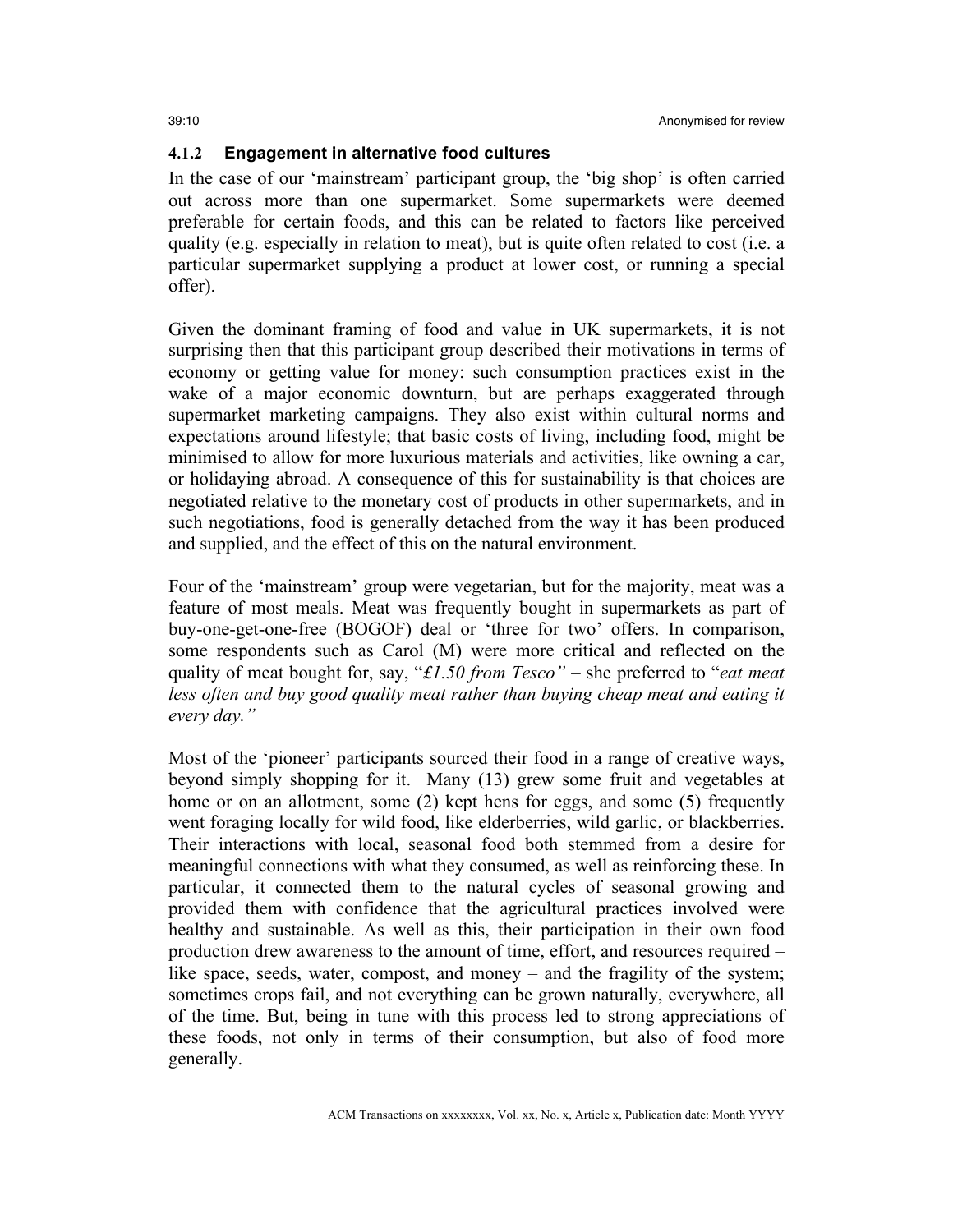Bearing an open "Pandoras Box:" reconciling everyday food and sustainability 39:11

*"we've planted fruit trees, I've got potatoes now, I've got courgettes …it's really important to me and I think some of that is the fact that I'm vegetarian and actually when you've grown it and there's that whole time thing and it costs a lot more to have one of my courgettes but at least I know I've grown it and I know what's gone onto it and actually when you come to eat it not only does it taste really good but…it's just kind of a nice cycle I think" (Liz, P)*

For some participants, like Kelly (P) and Theo (P), sustainable food practice was a more integral process, underpinned by long-held values, or a 'moral compass'. In their case, ethical values stemmed from a religious background, and they responded to food information that resonated with these. Other participants more actively informed themselves about food sustainability through their own research.

*"we found it was a bit of a Pandora's box … as soon as you start asking questions you…there's no stopping point, you have to keep asking more questions! So you either just deny it altogether and shut the box and ignore it, or you have to keep unpacking it, and I suppose that's where the gradual process comes out, you have to just keep asking questions!" (Jackie, P)*

Here, we see very different values and meanings associated with food and how these are intertwined with food practices: values and meanings inspire practices, and participation in practices, like growing your own food, can reinforce these. In transitioning to sustainable food practice, we might consider interventions that address both of these angles i.e., promoting and making accessible practices like growing. But also, how might we encourage greater engagement with climate change and sustainability? What was clear from the pioneer participants is that the source of food, and its richer provenance, was extremely important in adhering to the set of values, including sustainability, that they ascribed to. This connection to the food at source, and greater awareness of its seasonality and availability, is also something typical abstracted away from in more mainstream supermarket food provision. We consider roles for HCI in both of these in the Discussion.

## **4.1.3 An ongoing and gradual labour**

The shopping practices that have emerged to negotiate the complex and dynamic landscape of food supply are, unsurprisingly, complex and often onerous themselves. While some might argue there is a deskilling in cooking [Giard (1998: 212), in Meah and Watson 2011], the opposite is often the case for food procurement. Shopping and planning have become increasingly skilled, as George's (M) detailed account of financial decisions and food preferences illustrates well:

"*I think people are more discerning now… like there's only [regional supermarket] do certain things. I could go in there for [brand] ice cream, for*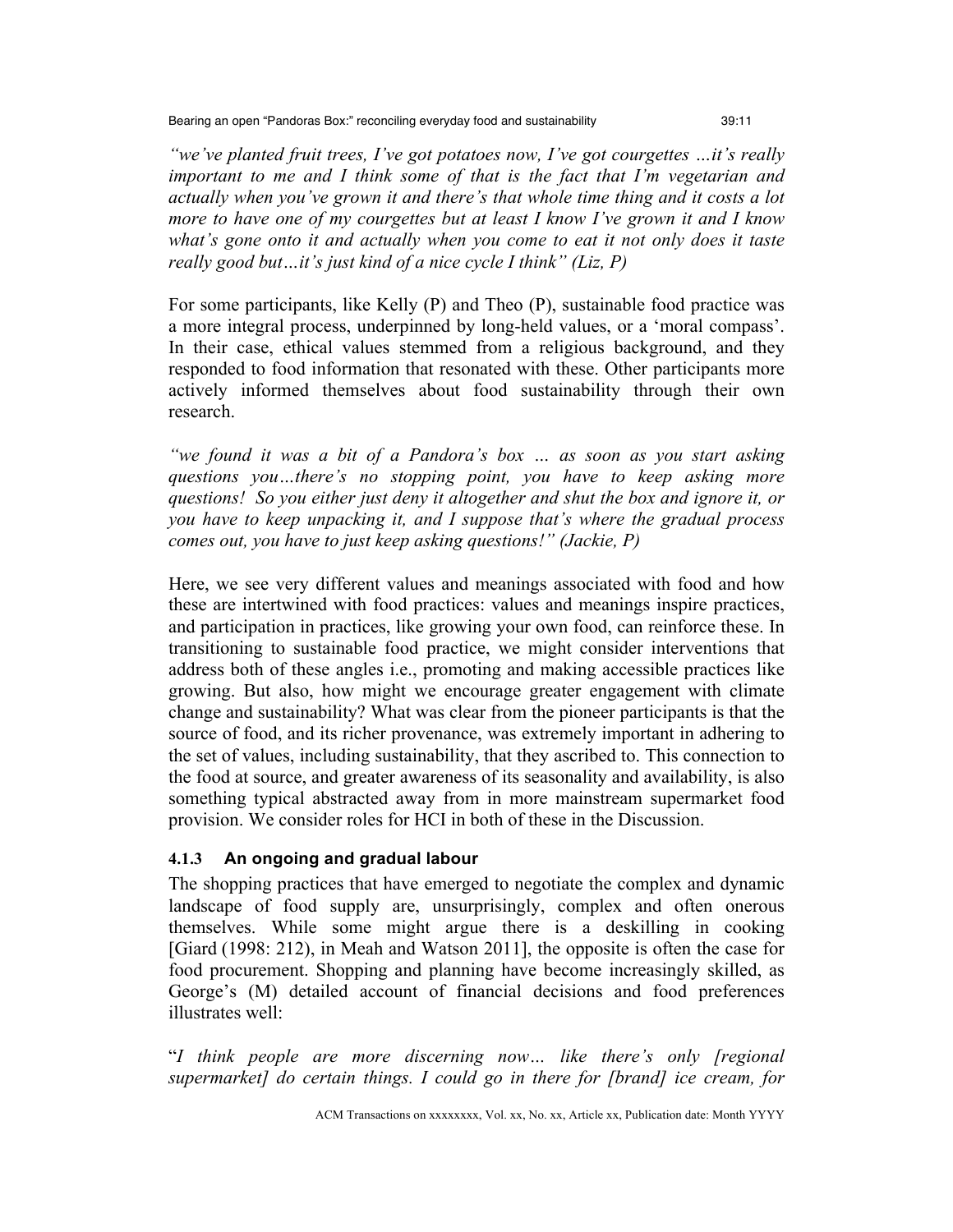*example, which I like. Now, that's quite expensive: in a big litre thing they're £6.77…I know it's good and I can't buy it anywhere else. But if Lidl did it for £4.30, I'd go to Lidl.*"

Erica (M) also talked in detail about the skills she and her mother used in buying their food – she had observed "*baby sweet corn and mange tout …are miles cheaper in Sainsburys than they are in [regional supermarket]. I sound like a shopping geek, don't I?*"

Thus, there is significant skill, knowledge and effort required to manage the cost of household food consumption across a number of different supermarket suppliers, within a dynamic special offer scene, while also taking into account a range of other, often lower priority factors such as household tastes, schedules, local economy, and so on. It requires substantial knowledge of the costs of products across various stores, and considerable planning according to changing household needs. Nevertheless, shopping for our 'mainstream' participants is a practice that only a small amount of time is allowed for each week. This is so that other, higher priority practices can be made to fit into busy lives. As such, the knowledge and skill drawn on to enact shopping practices is the product of incremental experiences and interactions with food and supermarkets, built up over potentially many years of shopping trips and meals.

Digital technologies did often play a role in research and planning. One of our participants devotes time to navigating the less predictable special offer scene each week to achieve good savings:

"*It can be a chore because prices, the way that they are at the moment, you have to look around a lot of different shops seeing who's got the best prices and quality … I write a list through the week of what I need and we usually go online or look at the magazines that they produce and see who's got the best offers on.*" (Rita, M)

This investment in knowledge and skills distributed over long periods calls attention to the challenge of changing practices. Liminal shopping practices require significant effort to evaluate new items for the many factors that we have described, and the more items up for renegotiation, the more burdensome this becomes. Cyril (M) recounts the information challenge of switching to a cheaper supermarket:

"*It's a very, very reasonable price [in Aldi]. And the quality is comparable …I'm a label reader and …they have the same standard and they contain what they should do and a percentage of this, that and the other is right …it's ok saying your pot of jam might be 50p cheaper but if it's all full of sugar it's not what you want."*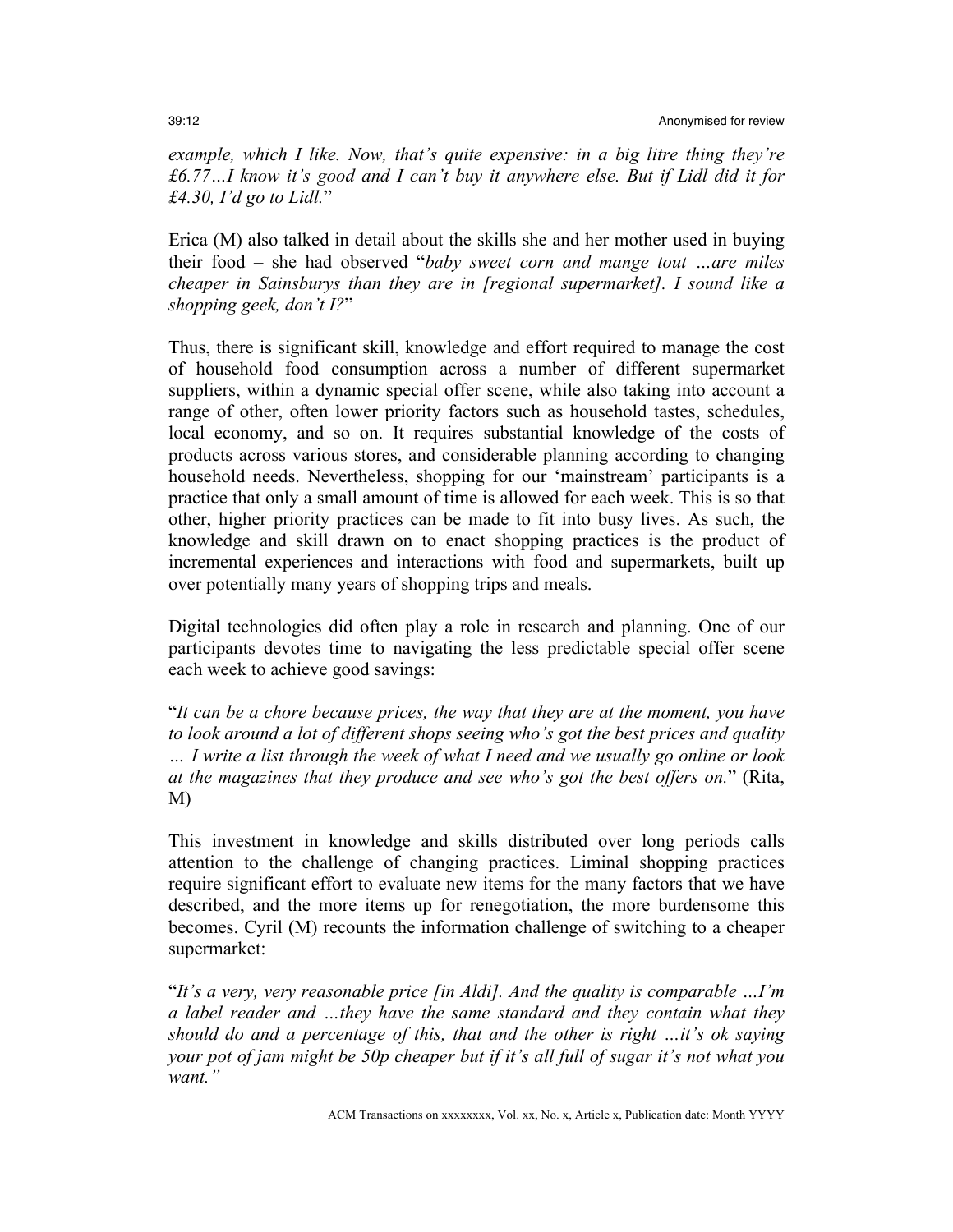As we have seen, ethical food choices were not necessarily a daily concern for the pioneer participants, but they were an ongoing one. Many participants (14) saw the sustainability of their diet and food practice as a gradual process. This related to the multiple complexities associated with 'sustainable food' that are difficult to comprehend and negotiate; and the challenge of integrating alternative food choices into new meals (i.e. what to cook and how to cook it). This gradual process was usually initiated and then shaped by distinct points of transition where an event, experience, or exposure to pertinent information (for example through media stories, reading books, watching documentaries, or talking to others) would serve to bring aspects of existing food practice up for reflection. Despite this challenge, changes were made over time, in response to critical points of transition; and these changes might become habitual.

## *"and I suppose all of us are describing, do a little change and embedding it, do a little change and embedding it, and it's growing and growing..." (Kelly, P)*

Reflection on food ethics required interactions beyond the supermarket as the information available on food items in store (product labels and supermarket literature) was limited (e.g. organicity or country of origin) relative to participants' interpretations of sustainability; and foods with packaging were perceived to be intrinsically less natural and sustainable.

In general, accounts of the use of digital technologies in food practices were rare (8). Where they did arise, it was in relation to finding recipes, searching for special offers, online shopping, sharing photographs of food with others, or researching the ethical aspects of particular foods (particularly our 'pioneers'). Given the sensitivity to price, any technical intervention around sustainability must act within the framework of offers and perception of 'value'. But, there are clearly other values at work, including 'quality' and what's 'local/UK' produce, and an information deficit felt by some consumers (particularly the label checkers), which suggests there are opportunities for HCI design.

But, we also acknowledged the need for engagement and culture change, and our understandings of how food practices evolve give us some insight into where engagement interventions might fit within a larger process of transition. From our pioneers, we see that there is work involved in changing food practices, but that our mainstream participants already put a lot of work into food consumption. In thinking about bringing change about, we suggest that there is value for design in reflecting on how the work of existing food practices is distributed; it consists of a gradual reskilling that over time shapes weekly shopping practices. And so interventions might target both discrete points of engagement and critical reflection, and but also ongoing incremental processes of integrating change to support these.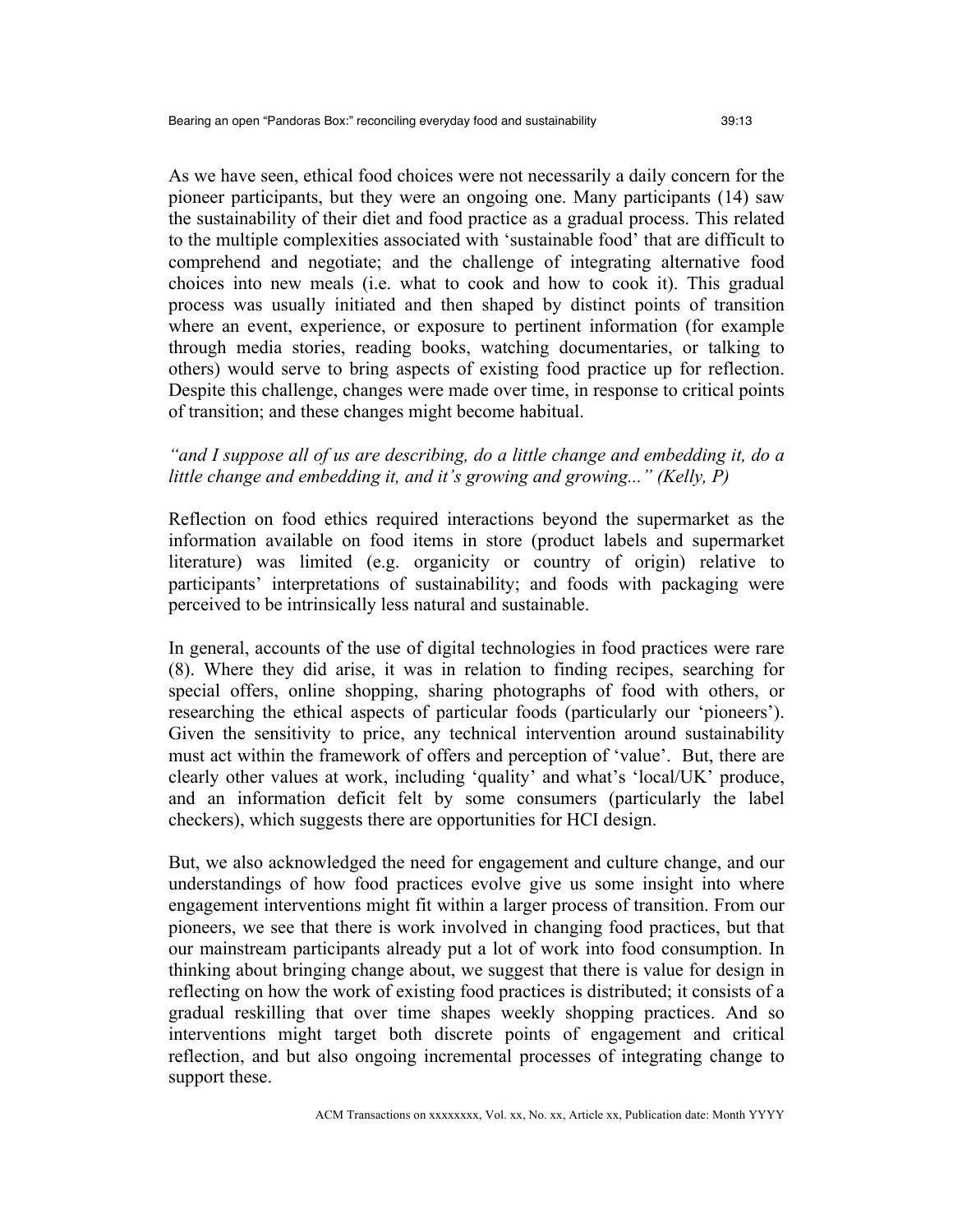# **4.2 The various significances of food**

Murcott [Murcott 1995, p228-229] describes how a 'proper' meal for British people is epitomised by the Sunday roast. She details how people know and understand the tacit 'rules' for its composition and preparation. This 'properness' is part of the cultural significance of certain meals in British society, linked to family life, the role of women in the home, caring responsibilities, healthy and nutritious food. 'Proper' meals also help to structure the day and reinforce routine [Meah and Watson 2011].

## **4.2.1 Proper, normal and convenient**

With our mainstream participants, 'proper' food was sometimes linked to tradition and what families had 'always done', but some foods like soup, although recognised as being 'good for you' were not seen as 'proper' food. Joan (M) associates 'proper' with traditional, homemade, and fresh food:

'*Proper food, what it used to be like. None of this, how can I put it, these ready meals. I have bought an odd ready meal at [regional supermarket]…usually I*  make all the meals fresh. It's how you've been brought up, I've been brought up *on meat and potato pies, and shepherds pie.*'

Like Joan (M), some other participants described 'proper' food as antithetical to ready meals. We have seen that many participants would consider doing away with the 'proper' as a food dystopia. Practices of shopping, cooking, and eating often have significance beyond conveniently satisfying hunger pangs and bodily energy requirements. This significance of food is to a large extent brought out in the social interactions involved in food practices. Delivering a 'proper' meal for household members can be a cornerstone of family life.

In contrast, ready meals were perceived as overly processed and something to be cautious of. This relates to perceptions of 'junk' food [Meah and Watson 2011], associated with a mistrust of modern methods of food production. Despite these views on 'proper' food, many participants deviate from such 'properness' on a regular basis.

Whilst many (10) of our telephone interviewees occasionally bought a ready meal for convenience, there were some respondents who described a rather different picture: for them, ready meals were a source of emancipation for the person who does the cooking (frequently female), and offered what they saw as the same type of food they would cook themselves. This was something that had changed within people's lives over time as more variety became available, in particular relating to ready meals that are vegetarian or gluten free.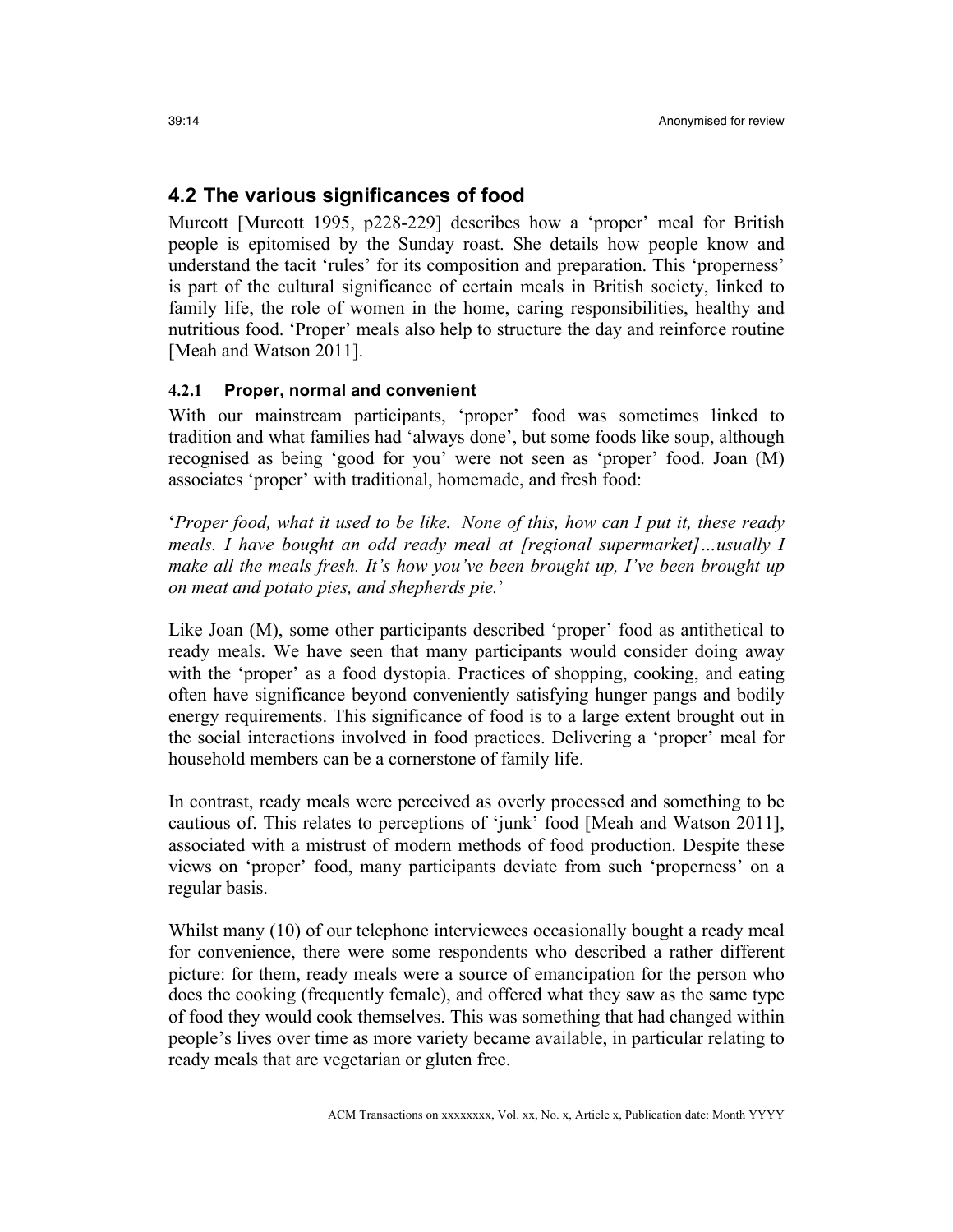Bearing an open "Pandoras Box:" reconciling everyday food and sustainability 39:15

*"There are that many things available these days that we don't see the point of my wife being in the kitchen an hour and half tied to the stove and preparing things… food products and the way they're presented… has changed so much over the last two decades that it's almost unrecognisable to what was available at one time… there's so much available these days that we've changed our mode of doing things." (Steven, M)*

George (M) reflected that, "*things have moved on a long way since my mother was alive and she made all things fresh*". In contrast, he and his wife "*buy a couple of chickens for £5-6, chickens with cheese on…and you can buy other ready stuff like sautéed potatoes to put in the oven as well. So it's not a big deal.*" George normalised the extent of this practice by saying "*we do tend to eat convenience food, which I think a lot of people do nowadays.*"

Bonnie (M), in contrast to Steven (M), felt that vegetarians were not well catered for, especially with regard to convenience foods. She described how she does not "*buy many ready meals because the quality and the standard and the portion size, there's very little available I would say for vegetarians that is really worth buying*."

We see that mainstream food practices are to a large extent shaped by availability, as evidenced by the significant role of 'ready meals' and convenience foods. Along with this, some of our participants' notions of 'proper' food are changing, or the requirements of meals in this respect are loosening in light of convenient or cheap alternatives. Although the ingredients used in ready meals often have high embodied emissions, there might be a sustainability argument to be made for shifting consumption patterns towards 'convenience': bulk preparation reduces direct energy costs, and the responsibility of sourcing ingredients is centralised and, as a result, easier to control [Clear, 2013]. Living alone or without the need to provide food for a family seemed to place renewed emphasis on the role of convenience foods. Given the impacts of these kinds of meals, this is concerning from a sustainability, if not a health, point of view – and this trend is set to increase (the number of people now living on their own is predicted to be 41% of all households in England by  $2033^5$ ). Social-technical interventions toward sustainability might be designed respecting the freedom and virtues afforded by these convenient alternatives. And, more critical approaches might seek to reduce the importance of these by engaging people in sustainability issues. We draw on our pioneer accounts in the next section to outline what some of these might be.

## **4.2.2 A different normal**

In contrast to our 'mainstream' participants, food held quite a lot of significance for our 'pioneer' group beyond family, sharing and nourishment. The pioneers'

<sup>5</sup> Household Projections, 2008 to 2013, England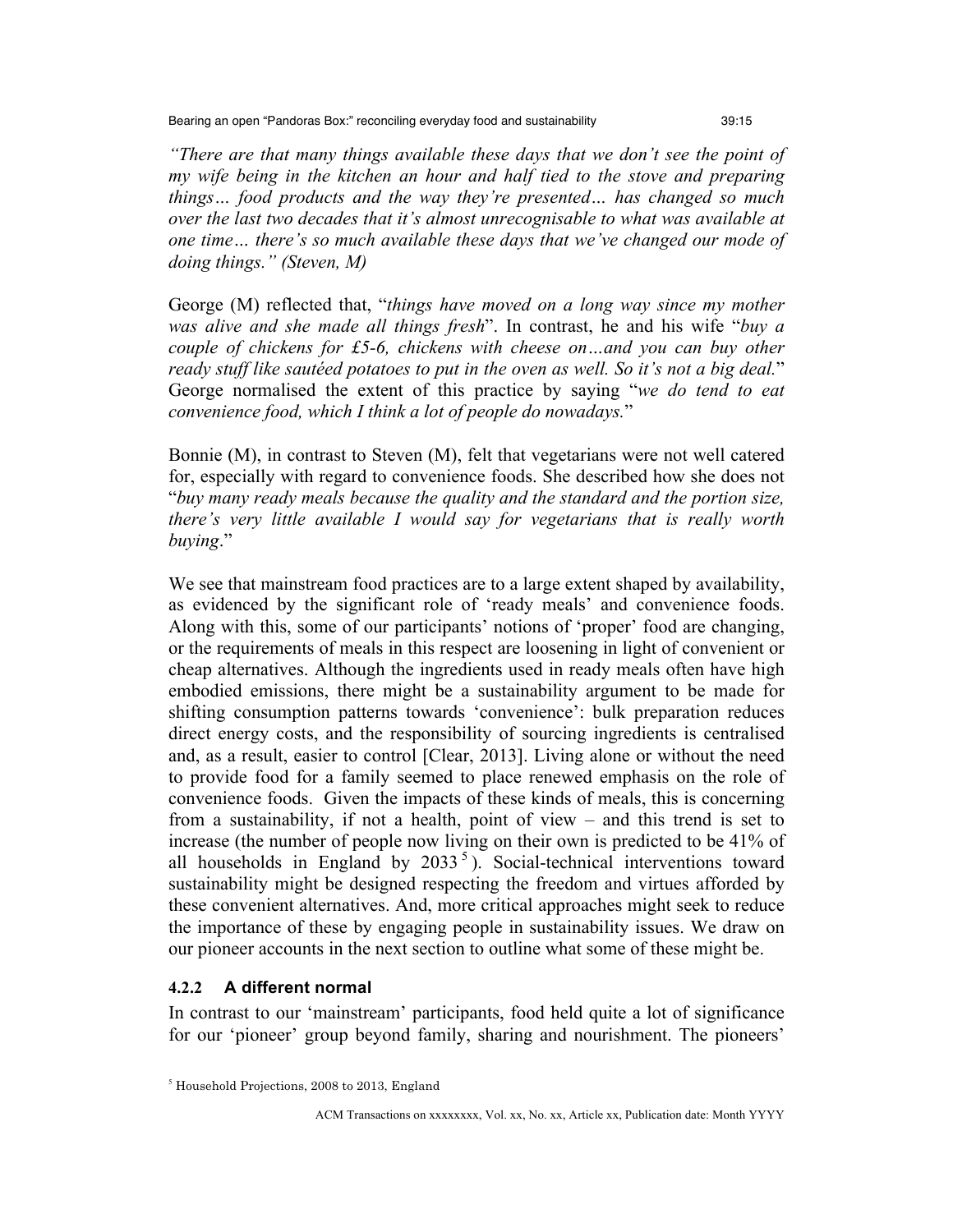food practices were all ethically guided in some way, but their interpretations of and commitment to sustainability varied. Factors related to sustainability that they reported taking into account included animal welfare (12), organicity (14), local sourcing  $(15)$ , food miles  $(11)$ , seasonality  $(17)$ , social injustice  $(11)$ , and affordability (14). Although many participants reported the influence of more than one of these on their food practices, usually one or two factors featured more prominently than the others. The significance of these dominant factors was linked to strong feelings about the morality of a particular issue.

For many participants, sustainability had evolved beyond making a simple ethical choice between more or less equivalent items or diets. Ethical foods were perceived as superior and desirable, or even essential; and dishes and diets were slowly shaped to incorporate items that could be ethically sourced. As well as quality and taste, these foods were appreciated for their authenticity above, say, non-organic or non-local alternatives. For this reason, they were worth paying higher prices for and/or spending the time personally to produce them.

## **4.2.3 The sociality of food**

What was bought, and the work involved in its consideration varied considerably between participants. There was a marked contrast between family life, and those living on their own, for example. Some families took a collective responsibility for what was bought, cooked and eaten, but this was more unusual among our participants. For example, Louise's (M) children particularly like accompanying her to do the shopping. She thought that they "*like seeing all the options and they like talking through how we make decisions about what we're having during the week. They love picking the fruit and veg …and…comparing prices and all that kind of stuff, they really enjoy doing that side of the shopping.*"

However, for some respondents food was more a necessity than something to be enjoyed or lingered over. Mary (M) responded "*Well you have to eat food haven't you?*" while another participant suggested that for them "*food isn't a big thing...We're not gourmet eaters or anything like that. We like our food, but it's not a big priority for us*" *(Steven, M).* Sometimes this occurred because living alone meant that food was less of an occasion. For Nancy (M), "*when the family were all at home you [did] a big shop. But when you're on your own you don't need things hanging around or storing them too long.*" And for Dorothy (M) living alone meant that having "*a takeaway would be once in a blue moon. There's no fun in a takeaway on your own*." For those whose children had left home, cooking for two was seen as "*just a meal*" and, for Rita (M), there was "*no point getting too excited over it.*" In response to being asked about whether she tries new recipes, Dorothy (M) says that she "*might but when there's one of you, you can't scale some things down necessarily [and] I can't always be bothered.*" Once the social aspect of food becomes absent for these participants, the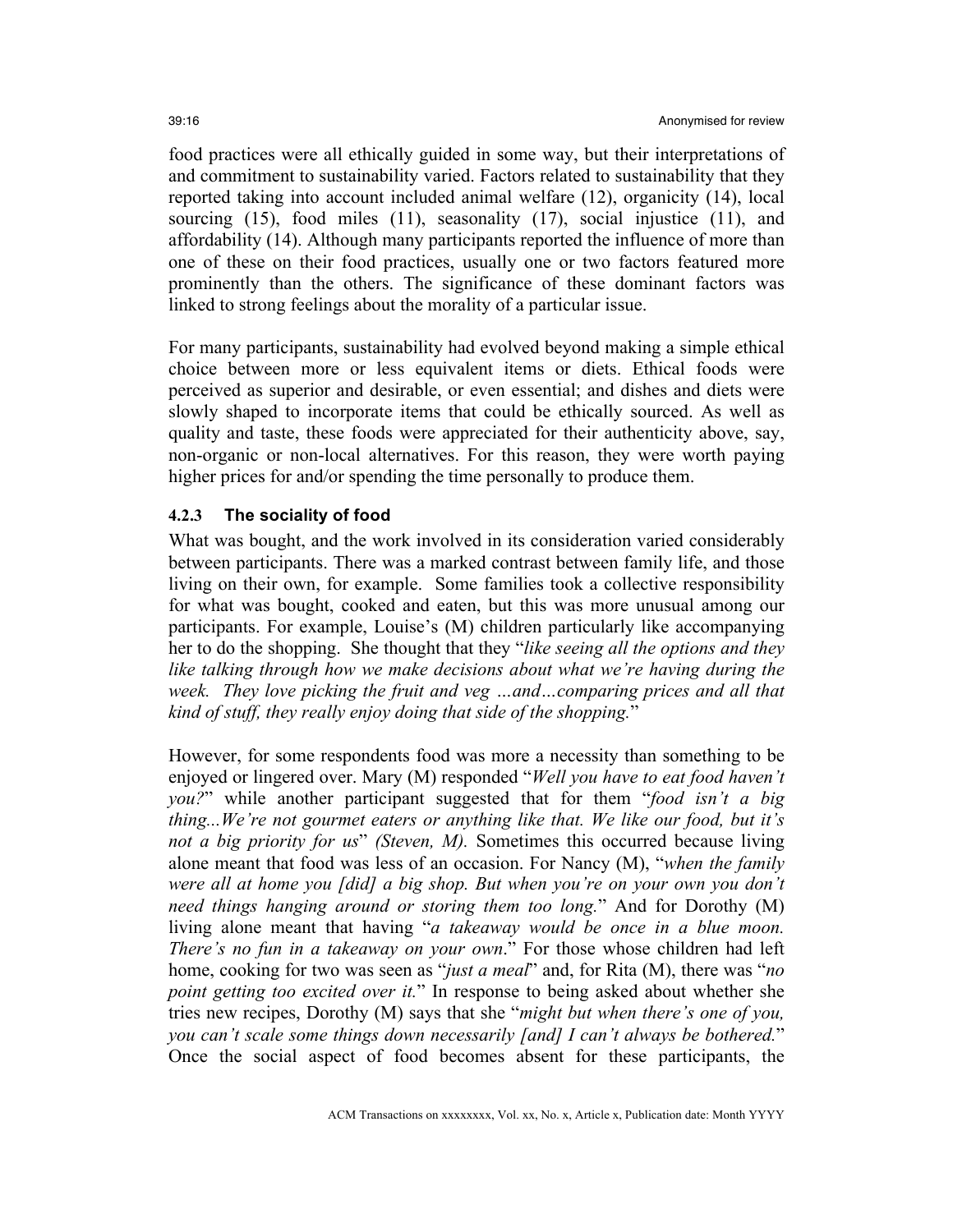Bearing an open "Pandoras Box:" reconciling everyday food and sustainability 39:17

significance that food holds at a personal level is greatly reduced, meaning that less consideration is given to its content or structure.

For some pioneer participants (6), there was a social value to producing or foraging for their own food, too. It enabled them to sustain a way of life outside of institutional food supply. Instead, 'raw' foods that were self-grown or foraged were swapped with other members of the community. For Sally (P), this practice provided the scale required to sustain a varied diet that was rich in noncommercial ("jam cupboard") foods: *"I just live off all kinds of bits and bats that people leave in my house, 'would you like a slice of something or other?' 'would you like eggs?', I love all that 'cos I just swap stuff all the time, 'would you like a jar of jam instead?' ...but that's why I forage and grow stuff on an allotment so I can live in a jam cupboard economy…"* 

Like the 'mainstream' group, the significance of food also included ideas connected to sharing. Some people (7) reported enjoying cooking if it was for other people, and being able to create meals that they liked. Michelle (P), who cooked as part of her care job responsibilities, spoke about how she used to envy people that 'understood' ingredients; she subsequently taught herself to cook creatively and produce vegan and gluten-free dishes that had "*amazing flavours.*" She was proud of what she accomplished. Some of our focus group participants saw an important role for themselves in sharing food practices with others. Shane (P) related the pleasure he got from sharing meals with his flatmates, introducing vegetables to them, and teaching them how to make these meals for themselves. Sally (P) had committed herself to "*moving the philosophy forward*" by passing on her knowledge and skills to others:

"*I want people to be able to do things, I want them to try growing three lettuces in a window box, in their backyard or just come out with me on a forage walk and I'll show you one fabulous thing that you can do when you go home.*"

In this case, social interactions are key to dispersing new skills and competences for food practices. But, close social relations were sometimes very powerful in engaging participants in different (often ethical) perspectives on food consumption, for example becoming vegetarian or vegan.

"*one of my kids became a vegetarian before I did, he …erm…, he was only 3, when he found out what lamb was he suddenly made this connection between nice little animals and then something on the plate and getting killed, so that was it, he kind of set an example to me and then I set an example to my mum so it went up the generations! And anyway he's 19 and he's still a vegetarian." (Melanie, P)*

The role of social influence, and the level of competence, particularly around creating fresh and tasty food from available ingredients, was a recurring theme in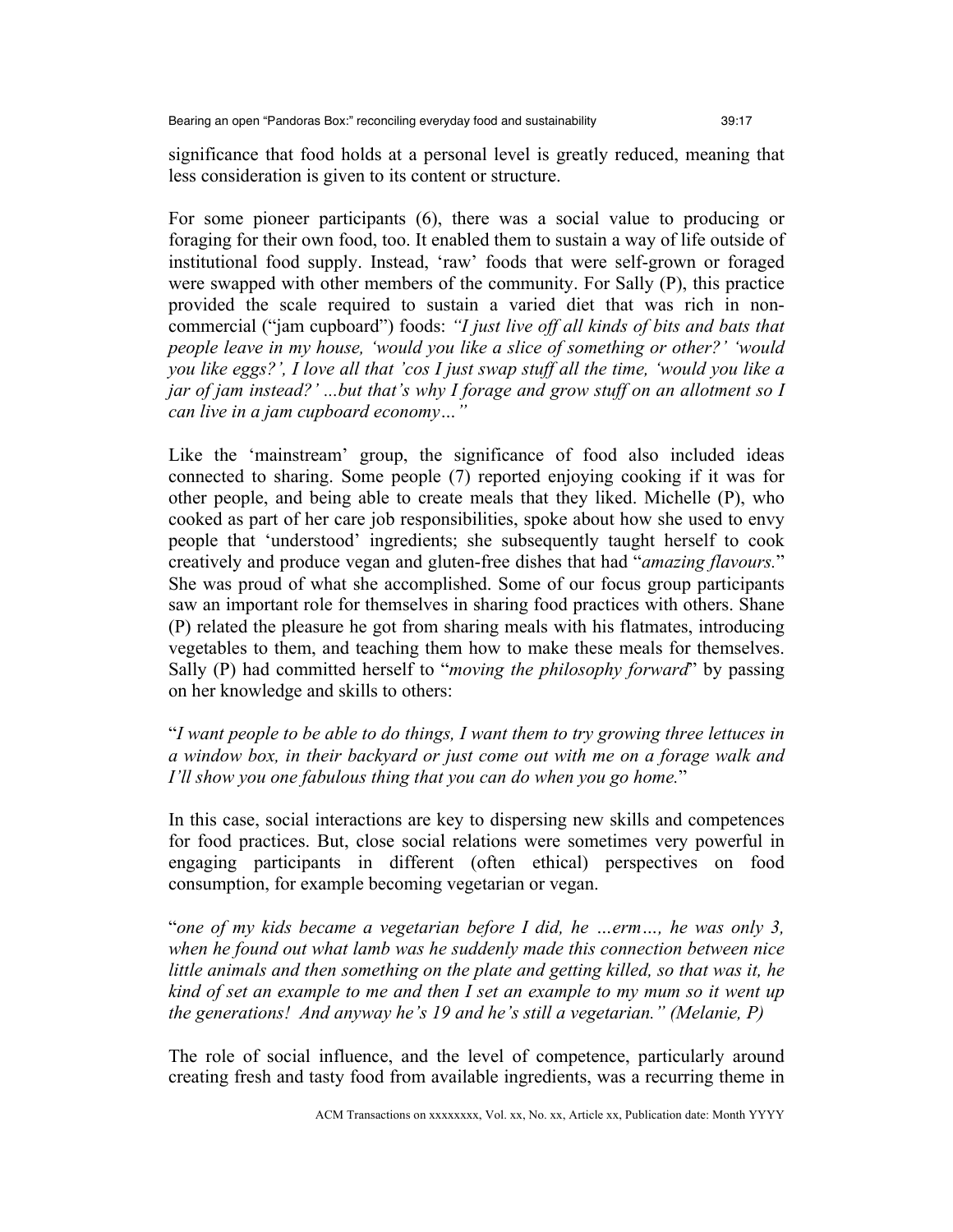our focus groups. Some participants already used social media to scaffold their experiences by sharing recipes and their experiences with new ingredients. Digital technologies are already having a role in developing competence, and this may highlight opportunities in more mainstream practice, providing designers are mindful of constraints such as convenience.

# **4.3 Food in the broader context of everyday life**

We found that food often had to fit within the constraints of time pressures or dietary constraints arising from activities or lifestyle choices outside the home. Food choice was often compromised due to perceived lack of time.

## **4.3.1 Time and commitments**

Participants talked about feeling constrained in what they bought and ate due to lack of time. In busy lives, where a range of other everyday practices were prioritised, little time was left for food. Practices like leisure activities, work, coordinating family activities, and so on, all compete for precious time. And, time saved on planning, cooking and eating is gratefully repurposed in other areas of everyday life. This was sometimes in spite of aspirations for the contrary, when food itself was valued as a leisure activity. For Bonnie (M), while she described the food they ate as "*nutritious, all vegetarian, using lots of fresh vegetables,*" she also reported that there was "*not a huge variety because we never seem to have the time to actually focus on looking at different recipes...it's an aspiration to spend a bit more time on food. But yes, life tends to be pretty full with various things…it does tend to be fairly similar."*

As a result, participants found it convenient to routinely prepare the same dishes each week: *"We do say to each other sometimes we ought to be more adventurous with our cooking. We have a whole selection of books but tend to cook the same type of things fairly regularly …it's straightforward to do." (Cyril, M)*

For some (7), food labelling and local food were issues that also required time and dedication: Bonnie (M) argued that "*if you're busy you don't, I wouldn't spend an awful lot of time studying labels and reading things…you'd have to be a bit dedicated to do that*."

Even routine meal planning and eating together was difficult for some families as work commitments, study and revision and visiting friends get in the way, as Erica (M) describes:

"*I wouldn't say I would follow necessarily what's happening on what night. So we don't have fish every Friday and things like that. Sometimes…it's a bit chaotic about what we have. My daughter, she's out at a friends revising, the little one's off to Cubs, my partner's off to do his night shift and it's very hard getting everything ready. A lot of it is quite ad hoc."*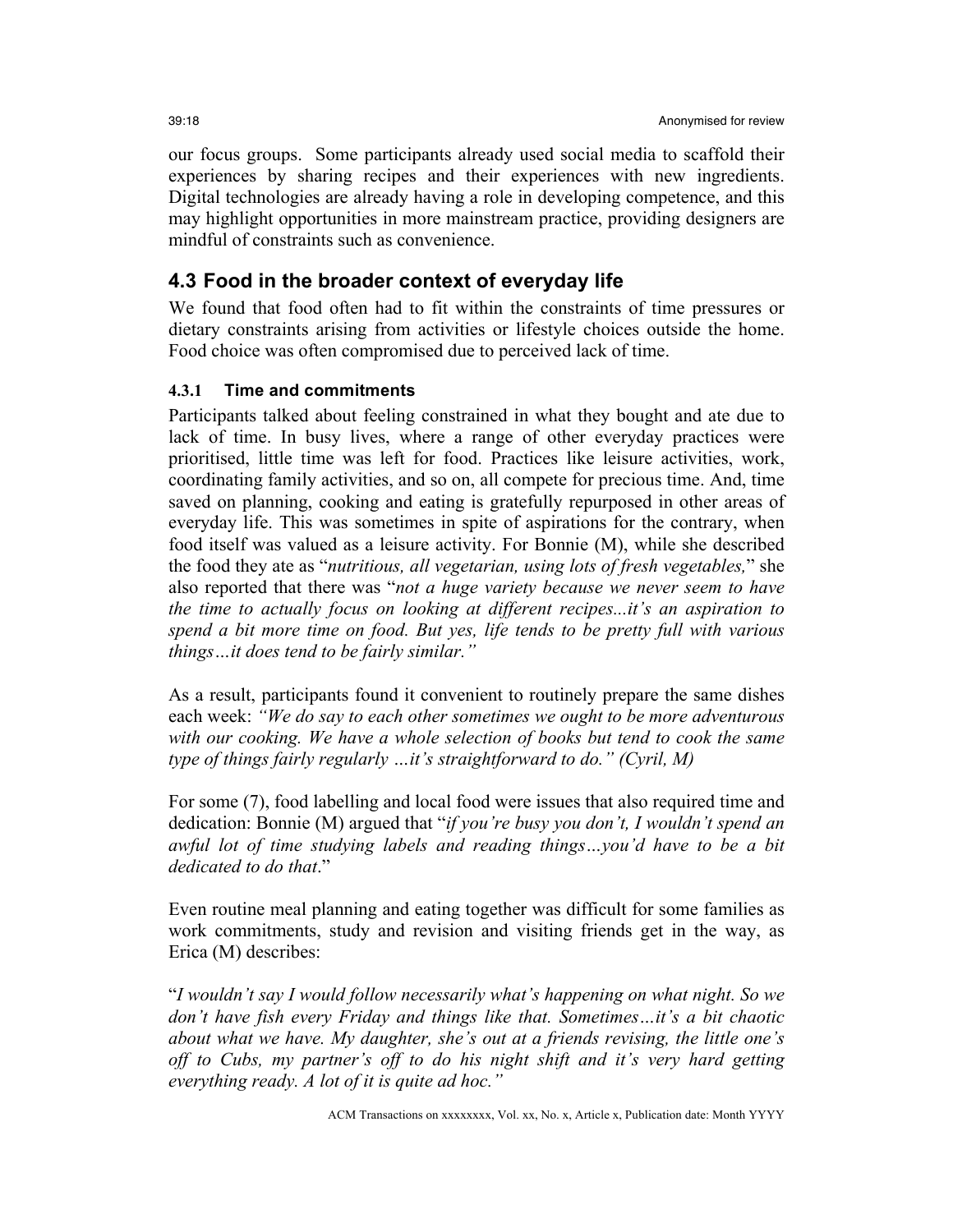Planning and helping food 'fit' within such constraints, is an area where ICT can have a role, particularly in a food environment increasingly enabled by online shopping and delivery services. It is worth reflecting however, whether it should be the food that always has to 'give' in busy lives, or whether, quality time with food and taking the time to appreciate this together, also needs to be valued and prioritised.

## **4.3.2 Making peace with food**

All our pioneer group participants spoke of the tensions between aspects of sustainability and the need to fit within the practical constraints of everyday life. For many participants there was a pragmatic need to really focus on the one or two factors that were more significant to them, e.g. animal welfare, the environment. It was perfectly possible to keep digging and learn more about their foods and their origins, but there was soon a limit to how many criteria and how much time they could spend taking all these factors into account in deciding what to buy (or not) – and in what was available to choose from in any case. Hence, compromises were often made, which were occasionally uncomfortable, but a degree of resignation was also involved in 'making peace':

*"I think it's an evolving system and I have a whole list of things, and if I tick at least one of them then I'm happy with that, I do look at fruit and veg like if it comes from Spain or France or Holland…that's close enough for me, and I make peace with that." (Melissa, P)*

It is not only the characteristics of particular products and their provenance that restricted participants' ability to integrate sustainability in their food practices. Some (13) spoke about being constrained geographically in terms of what they could access. This related to what was available in their locality, but also, for some (4), what was accessible without the need of a car for transport.

Many (14) participants also spoke about the challenges of eating sustainably in a way that was affordable. For example, some of the more sustainable foods are often considered 'premium products' by supermarkets, or small ethical suppliers were not considered affordable for a weekly shop. Participants also spoke about the challenge of integrating sustainability into everyday meals, noting the challenge of learning new recipes and ways to cook things that were alien to them. Doing so was only manageable as part of a gradual process; overcommitment could be too disruptive to them and their households.

One participant mentioned the challenge of maintaining a sustainable household diet while raising children. Children's exposure to food practices outside the home (*i.e.*, at schools and friends' homes) and via television marketing campaigns made it difficult to retain sustainable practices at home: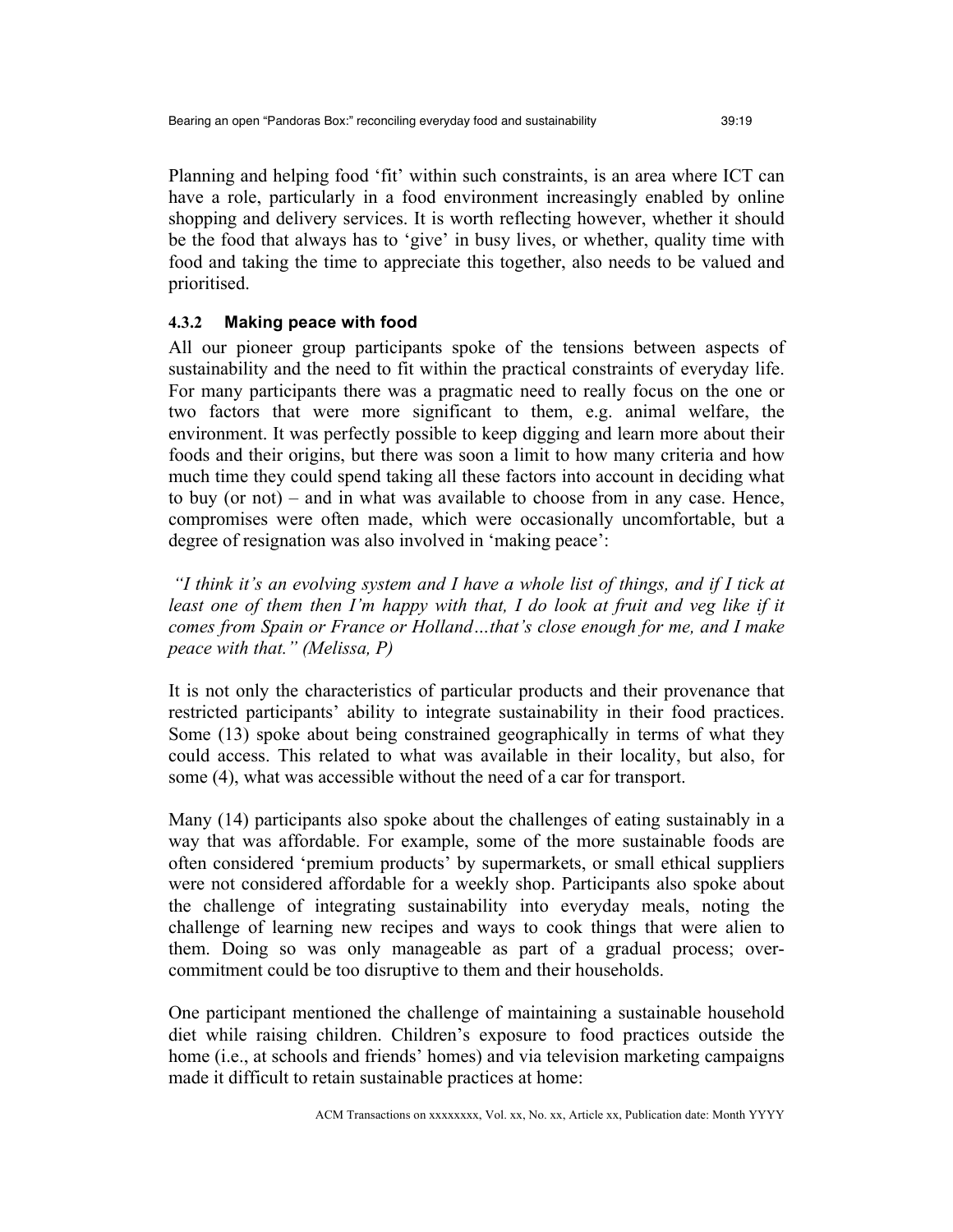*"I don't know what he's eating [at school], probably a lot of chips, and fishfingers and baked beans and things …I think when he goes to his friends he gets cheap meat, that is probably easier to eat, whereas I make a point of buying either organic or from local butchers which are in fact coarser and he takes like half an hour on one little thing! But, he identifies, 'oh I think that's the one I want' and I'm like I'm not getting that!" (Isabella, P)*

Like the 'mainstream' group, busy lives and unplanned activities sometimes got in the way of sustainability, too:

"*I'm always really conscious of things like, you know, who grew it and I hate buying stuff like pineapples when I see them for a quid. I think I love them but who's grown that and for how much, …and I hate loads of packaging; that's just a big turn off. But having said that I live on my own and I'm not at home all the time and I buy stuff and it goes off, and then I'll go, like last night I was out with [a friend] and I ended up getting a pizza in town, and the night before. …I thought 'great, I don't know what's gone in it.'*" *(Gerard, P)*

While again, provenance and trust in the sources of food, is an area where ICT can help to lend reassurance, or provide more information to more mainstream consumers; it is worth reflecting on the wider 'normative' food that are getting reinforced as often default choices by powerful actors such as schools and institutions, and 'fast' convenient food in our high streets and shopping centres. Only by making the sustainable easier, more acceptable, more normal can we achieve a large scale transition towards sustainable diet. Can HCI design perhaps hold up a lens to help hasten systematic reflection and change?

# **4.4 Transitions: Practices in motion**

What we have seen so far is a snapshot in time of food practices of our participants, but in thinking about change toward sustainability, it is interesting to consider how these particular 'ways of doing' came to be. Meah and Watson [2011] explore the role of lifecourse transitions: they highlight the absence of linearity in their participants' engagement with cooking as they move between different transitional points in their lifecourse. So too, it is for our participants, as we now explore.

## **4.4.1 Critical transitions**

As might be anticipated, many respondents described how their shopping and cooking practices have changed over their lifecourse, and in response to specific transitional events. For example, having a family (5), children leaving home (6), moving house (16), retirement (10) and death (2), were all described as affecting food practices. For some, retirement offered the time to take up growing food in the garden or on the allotment, whereas the loss of a partner can mean the loss of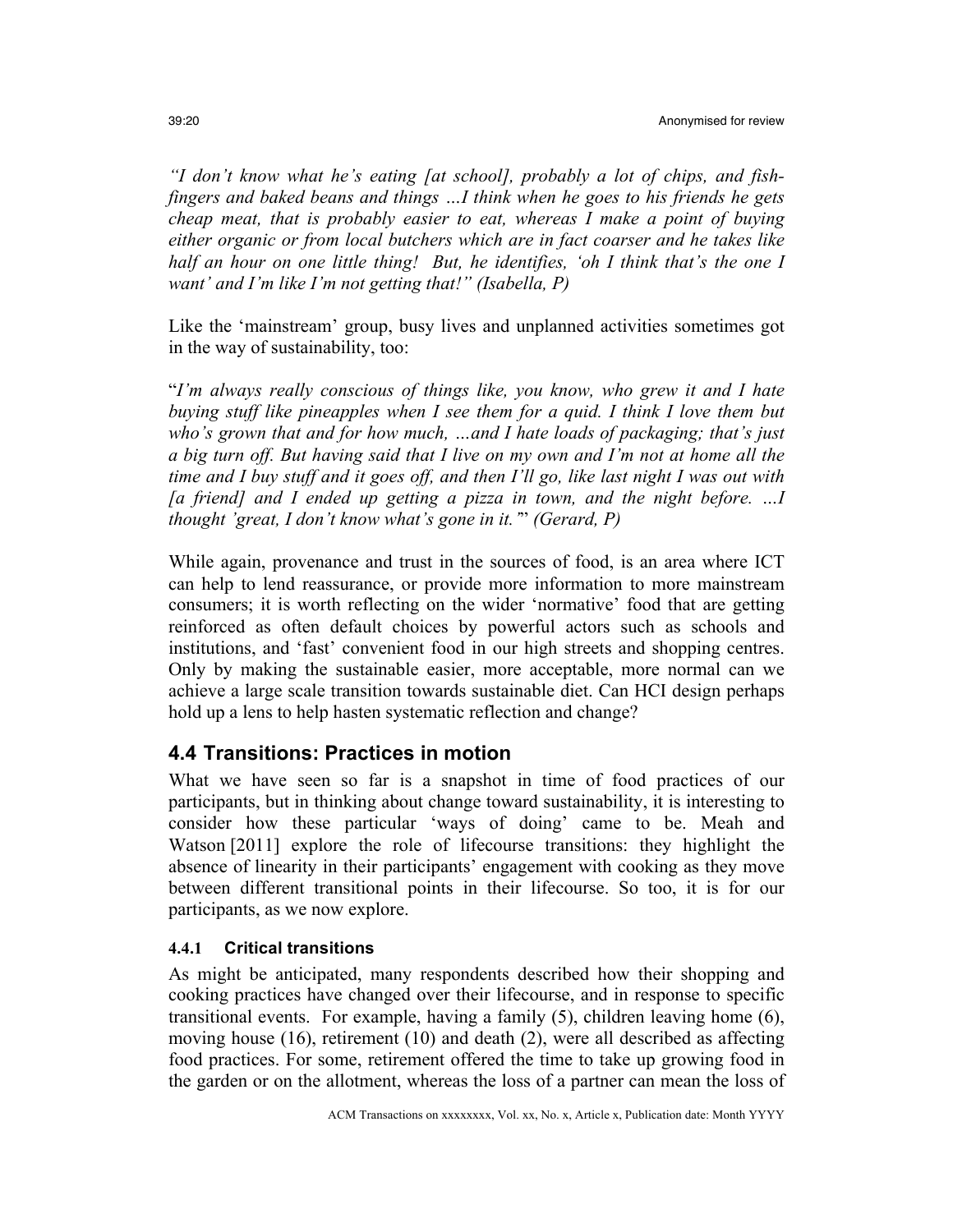the skills for growing food and keeping an allotment (Mary, M). For Rita (M), whose husband tends an allotment, this affects what they eat seasonally, and what they buy from the shops varies by what is available in the allotment:

*"It gets to be the same items each week in the summer and then change over in winter. Because my husband grows a lot of veg…in the winter months we have to buy from the shops, so it just changes."* 

Growing food seemed to be a predominantly male practice in contrast to cooking, which was principally described as a female practice among our respondents. Retirement can also free up time to take part in other leisure activities: food shopping and cooking were seen as leisure activities in and of themselves. One of our retired participants, George (M), sees shopping as a 'trip out':

"*I'm retired now and my wife is mostly retired, so it's a trip out. I know it sounds a bit, we sound like old people! But you think yeah we'll have a run to Lidl, you do that and do a couple of other things, go and visit friends as well."*

Carol (M) had recently lost her husband, which, not surprisingly, had had a dramatic impact on her life, but also on her eating habits in particular. Immediately following his death she turned to ready meals as she could no longer face cooking just for herself. She described a significant shift in what she bought, cooked and ate:

"*I don't cook as often as I did. And we eat a lot more salads and a lot of fresh vegetables. Well we ate fresh vegetables before but they had to be cooked because it wasn't a real meal if it hadn't been cooked!*"

Those with younger families and caring responsibilities described how having children influenced what they bought, cooked and ate, as well as when. Louise (M) had started buying more local and seasonal produce in response to her children when they had been learning about local food and "*have started taking a real big interest*." Her children were comparing "*strawberries from Spain and strawberries in England. They will look at those type of things and make decisions based on where it was grown*... *[they] like the idea that they're buying locally and supporting local farmers and local producers.*"

We saw that major life transition points had very significant effects in terms of reshaping food practice. These transition points often involved significant relationships with others, and the capability and infrastructure associated with them, but also the motivation they provided. It is worth thinking how new information and coordination, brought about via powerful actors and personal relationships, might lead to more, rather than less sustainable food.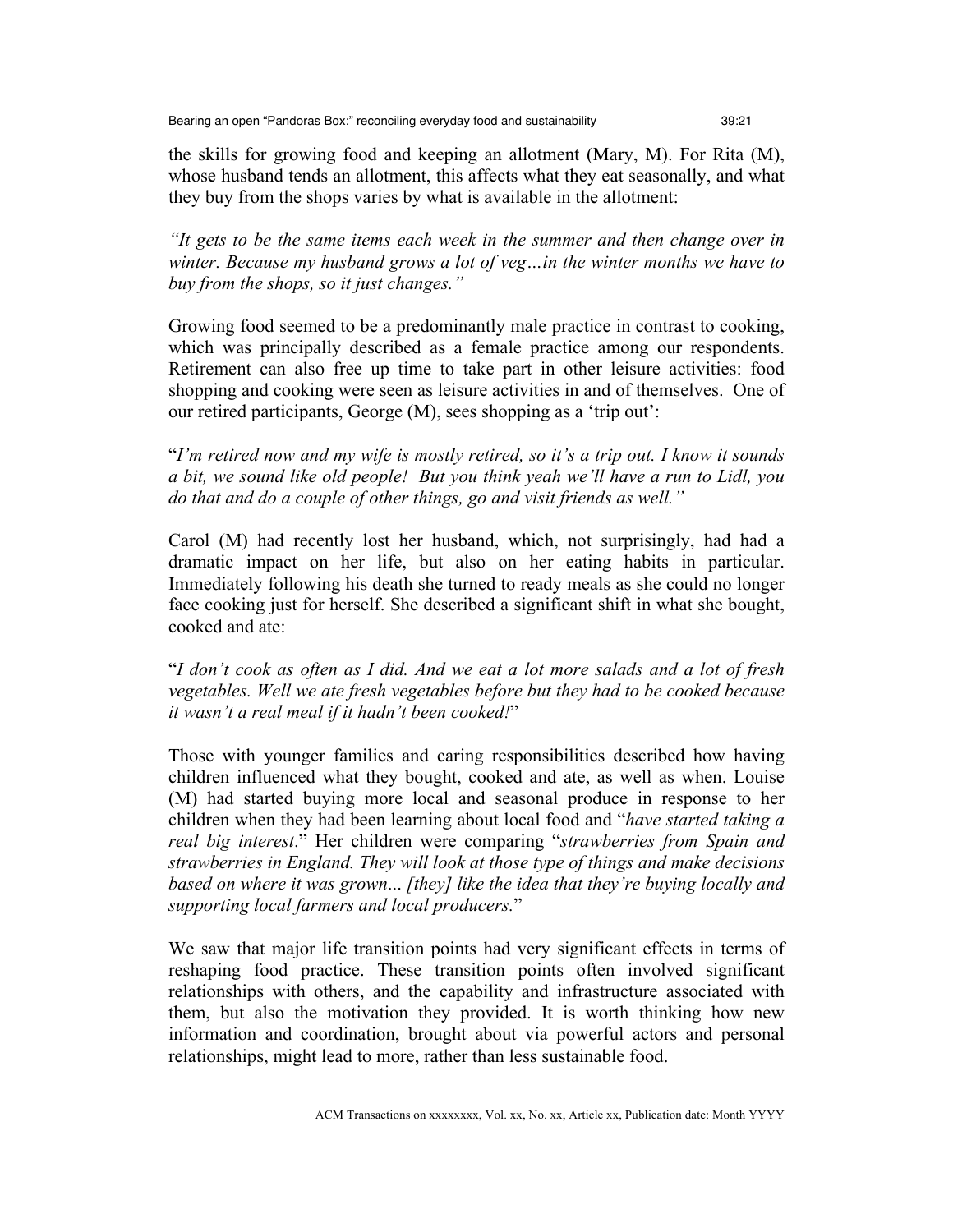## **4.4.2 Culture and competence**

Sahakian and Wilhite [2014] argue that a view of agency distributed across people, things and social contexts is fruitful for research, and that learning can be achieved through membership in communities of practice, where people are involved in experiments with or exposure to new practices. For them, transferring knowledge through demonstrations of new practices is a powerful way to stimulate change.

Five of the pioneer participants reported how a change of cultural context had sensitised them to new issues, for example living in a third world country, or moving to a place where institutions (e.g. supermarkets) better incorporated food sustainability issues. One such issue, animal cruelty, was particularly powerful as a motivating factor for changing their diets, often influenced by an experience or media awareness of a particular issue, like conditions for battery-caged hens. There were also more mundane accounts of transitions, where participants adjusted their food practices as a result of TV documentaries (2) or reading certain books (2) alerting them to particular sustainability issues.

The importance of social interaction in establishing and changing practices was clearly evident from our focus group participants' accounts. For some, domestic influences through formative years provided crucial skills, and alternative perceptions of and ways of doing food. Shane (P) associates his cooking competence with the way he was raised by his mother, and Sally (P) spoke about '*channelling her mother*' in the kitchen. It is worth noting that most of the focus group participants regularly cooked for themselves and some enjoyed experimenting with new foods and combinations of ingredients. Experiences of growing food provided a reference point for notions of, for example, naturalness, freshness, seasonality, and taste, from which they could critically evaluate supermarket produce.

"*the expiry date of fruits and vegetables in the supermarket I find very surprising …with the carrots, the expiry date is within two weeks …my family always had a farm you can store them all Winter… what sort of carrots am I buying if it goes off within two weeks?!*" *(Joyce, P)*

As per Sahakian and Wilhite [2014], in Philip's (P) case, living in a vegan cohousing environment was important in developing the skills that he now uses to exercise this diet: "*they showed you…what are the key tools. So a blender is a really important…if you're going to be vegan, because you can do so much more with raw – you can make your own cashew milk, you can make hummus...and I wouldn't have thought to do that…"*

Not all pioneer participants had integrated sustainability into their food practices to the same extent. This was related to their reliance on mainstream supermarkets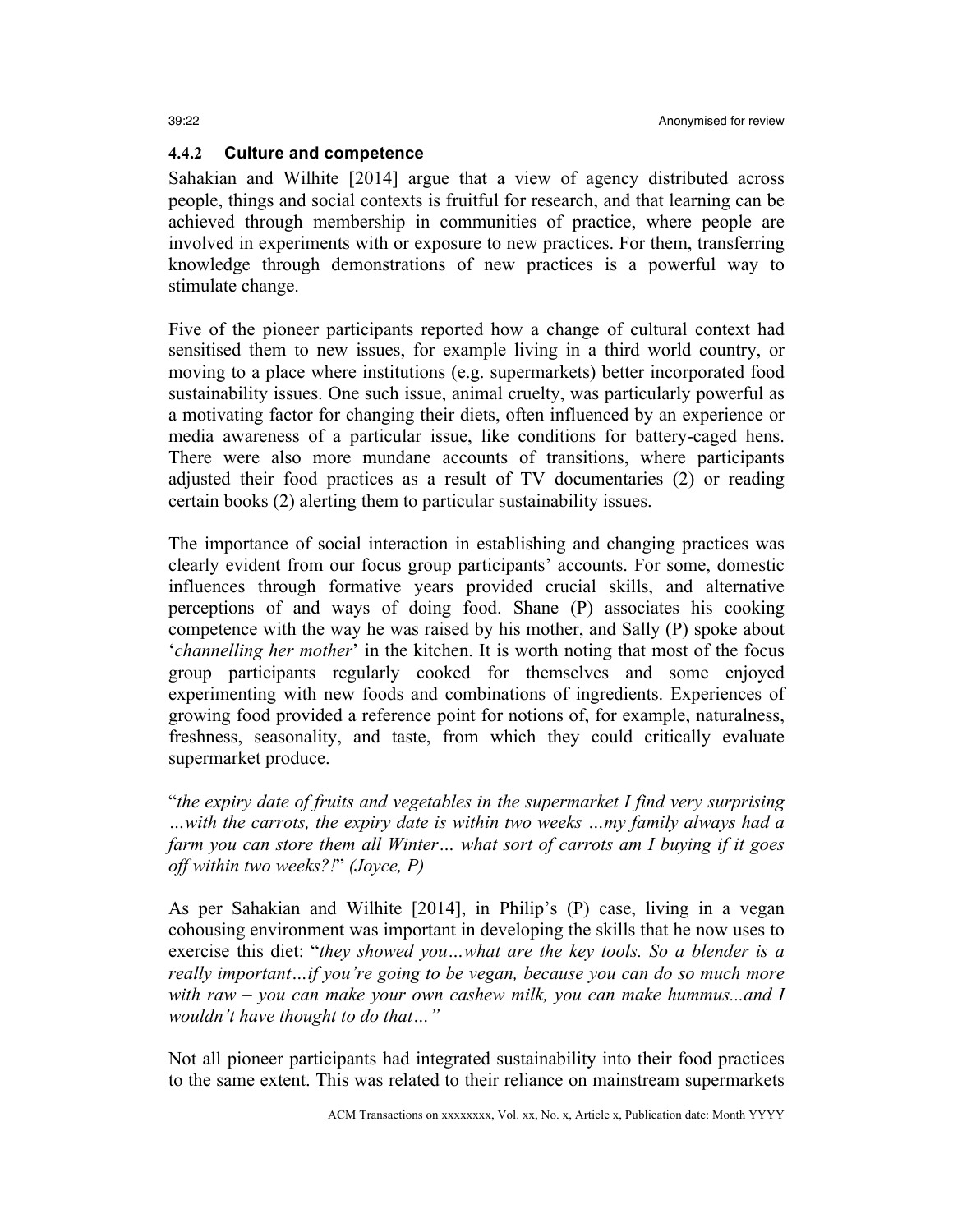for food compared to other sources. Such participants were more likely to consider sustainability in relation to issues for which information was available in-store, i.e. locality, organic, or food miles. And, cost or convenience frequently took precedence in decisions about what to buy compared to the other participants, and thus illustrates characteristics more in line with our 'mainstream' participant group, and which exemplifies the lack of neat distinctions between our two groups. These participants were aware of a broad perspective of food sustainability but acknowledged only taking some factors into account. Compared to some of the other participants, it seemed that they had come to consider sustainability much more recently, and were in the process of developing knowledge, skills, confidence or the motivation to change their practices in more radical ways than making like-for-like choices. Sustainability had not yet become integrated in a new way of life or 'way of thinking', unlike Melanie (P) *"it's actually a whole way of thinking…but I'm old and I've had time to learn!"* 

## **4.5 Discussion**

At its most basic level, food is fuel for life: a resource necessary to sustain participation in everyday life's interconnected practices. In this way, food can be mundane: a daily concern to support perhaps more noteworthy matters like work, entertaining ourselves, and raising children; food is an often secondary concern in busy lives. But, as our findings have highlighted, for many others, food *is* more significant. It is variously 'situated', and hence, enacted [Comber et al. 2013].

At the other extreme, food constitutes everyday life in profound ways: food is a way of life, a central concern that other practices are configured to fit around. One of the more surprising and significant findings that emerged from our study is the large difference in the importance that food holds in people's lives.

This is not to say that, for some participants, food held no meaning at all. On the contrary, food *was* meaningful but it was more defined by factors like cost and convenience that can be at odds with sustainability. So, for example, in some cases we see a reliance on ready-made supermarket meals to sustain lifestyles of leisure. But, importantly, the appreciations associated with food at this stage, like getting a bargain or reducing the time or effort of shopping and cooking, were not necessarily reflected at the consumption stage, i.e., food was less meaningful during the act of consumption.

In contrast, those participants who expressed concerns for sustainability described how they gained satisfaction and enjoyment from eating. Aside from the fact that they often perceived sustainable foods to be tastier, this arose because these foods also reflected values that aligned with appreciations at the consumption stage living in harmony with natural food cycles, and/or maintaining ethical diets, and the care, time and effort required for this—reinforcing positive feelings like pride and virtuousness, as a result.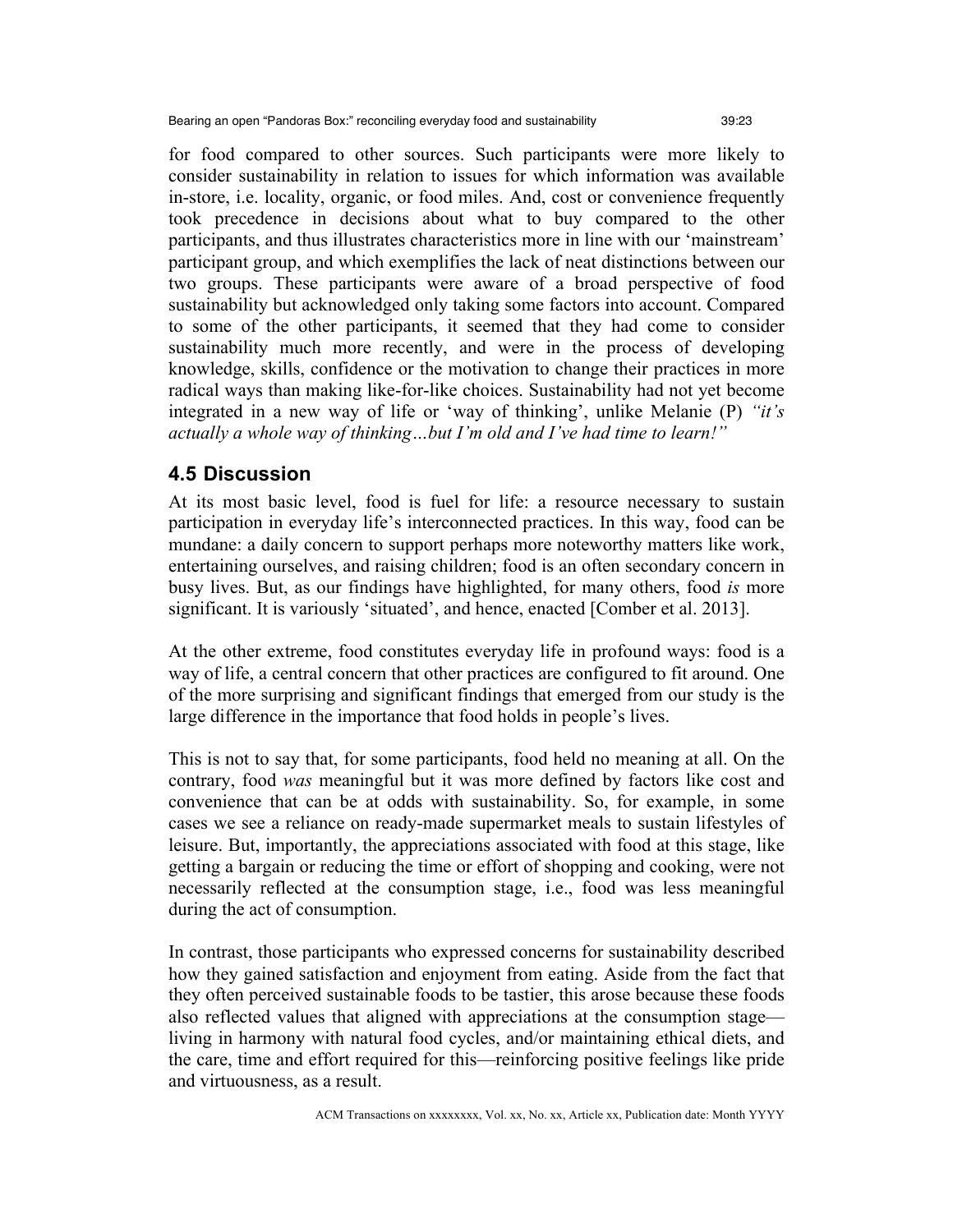Another defining element in the meaningfulness of food is the social context in which practices are enacted. Living with family members and partners and other social interactions around food gave cause for upholding and sharing notions of 'properness', and for enacting ceremonies around food. Whereas in other situations such as living and dining alone, the value of expending effort on food (or indeed in sharing a takeaway) is often lost. We saw with the pioneer group how food meaningfulness and appreciations can co-develop alongside knowledge and skills through sharing meals, cooking together, passing on recipes, or even simply observing the practices of others and discussing elements of them (e.g. the challenges associated with sustainable consumption). In the next section, we will explore how HCI can leverage, support and promote these intertwined concepts for sustainability.

#### **5. TOWARD SUSTAINABLE FOOD INTERACTION DESIGN**

As we have seen in related literature and our participant accounts, the sustainable food consumption space extends far beyond the traditional remit of digital technology and HCI, but some useful concepts have emerged that represent promising directions for sustainable interaction design. We intend the sensitivities we have developed from our two participant groups to have standalone value for 'FoodHCI' researchers and practitioners, but in this section we describe some of our own interpretations of our findings' 'implications for design'.

## **5.1 Designing for a process of transition**

There is considerable variation in how food is done, both across our participant set but also within each individual's life. As Meah and Watson [2011, p. 20] suggest, this points to the complex ways that individuals' practices are socially and culturally embedded, and emergent from a range of factors, including exposure to external influences, time and space, and a range of life-course transitions which might rupture existing patterns and behaviours. For our sustainability pioneers, what we see is a continual *process of becoming* whereby practices are altered in response to recurring interrogations and reflections on what is ethical, affordable, and healthy. To design for sustainable food is to design for a course of change.

#### *Significant life events*

Aside from the obvious design contexts of sustainability 'novices' and 'pioneers', we saw significant events or stages in people's lives where food practices are broken down and then slowly rebuilt, e.g. family members leaving home, retirement, or loss of a life partner. Support processes already exist for the newly retired and bereaved, which might represent levers for sustainable food interventions, a domain that HCI has not previously explored in this respect. The role of design would be to explore how these life transitions could be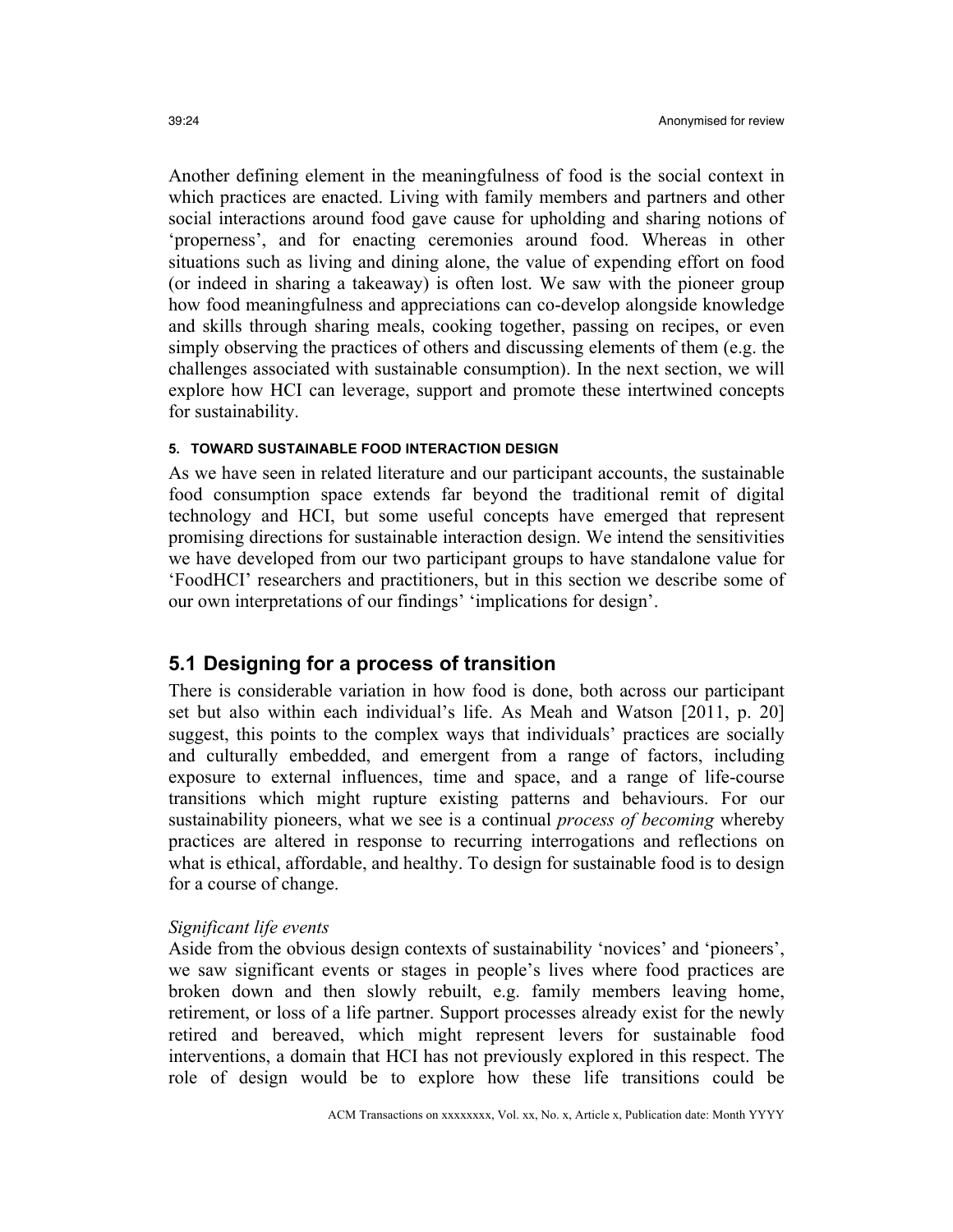meaningfully supported—developing new leisure activities or replacing lost cooking skills—in a way that is also positive for food sustainability. As food is highly situated, a promising role for digital technology might be in supporting how such transitions are enacted in the home, and in helping broker access to knowledge, skills and support in the local area.

#### *Doing your best at doing good*

But a more important implication that is connected to the concept of 'transition', and echoed by the Sustainable HCI community's call for more consideration of longer-term processes in design [Silberman et al. 2014], is that design should be contextualised within and as part of the whole process of sustainable food. This represents a significant challenge for HCI in that it requires a shift from designing for particularly contexts like shopping or enhancing technologies in the kitchen, toward thinking about how interactions with food and technology must evolve in a way that is compatible with transitions in practice. It requires that design support users in undertaking and embedding meaningful changes in preparing or acquiring food over time, like we saw with our sustainable food pioneers. But, importantly, and related to designing for the concept of 'enough' introduced by Håkansson and Sengers [2013], design must equally consider how to avoid feelings of powerlessness and despair, and support people in being happy with 'being good enough' even while maintaining a trajectory of continual improvement. As Håkansson and Sengers suggest, this requires recognising that digital technology opens up a world with few barriers, which is perhaps adverse to *gradual* change in the physical world.

#### *Learning from and sharing with others*

We have seen that the importance of social interactions in motivating and facilitating changes in food practice should not be underestimated. We, like Comber et al. [2013], saw that for many people, eating with others was more enjoyable than eating alone, and provoked greater reflection on what was or what could be consumed. We saw through these social encounters how people discovered new dishes, foods and ways of cooking that were more sustainable, but also developed confidence that they could sustain an alternative way of doing food, despite the challenges. We also saw the role that children (and second-level learning) can play in integrating sustainable practices at home and creating more meaningful interactions around food. For our sustainability pioneers, opportunities were highlighted for sharing homemade and homegrown foods, as well as costly 'materials' required for processing (e.g. a blender for vegan food). To enhance collectivism and community [Comber et al. 2013], HCI might explore technologies for the sharing of materials, foods, and, importantly, individual experiences with food (e.g. pictures of a self-created recipe or dish). Some of our participants already used a private Facebook group for sharing images of vegan dishes. But sharing food experiences is worthy of further attention: even when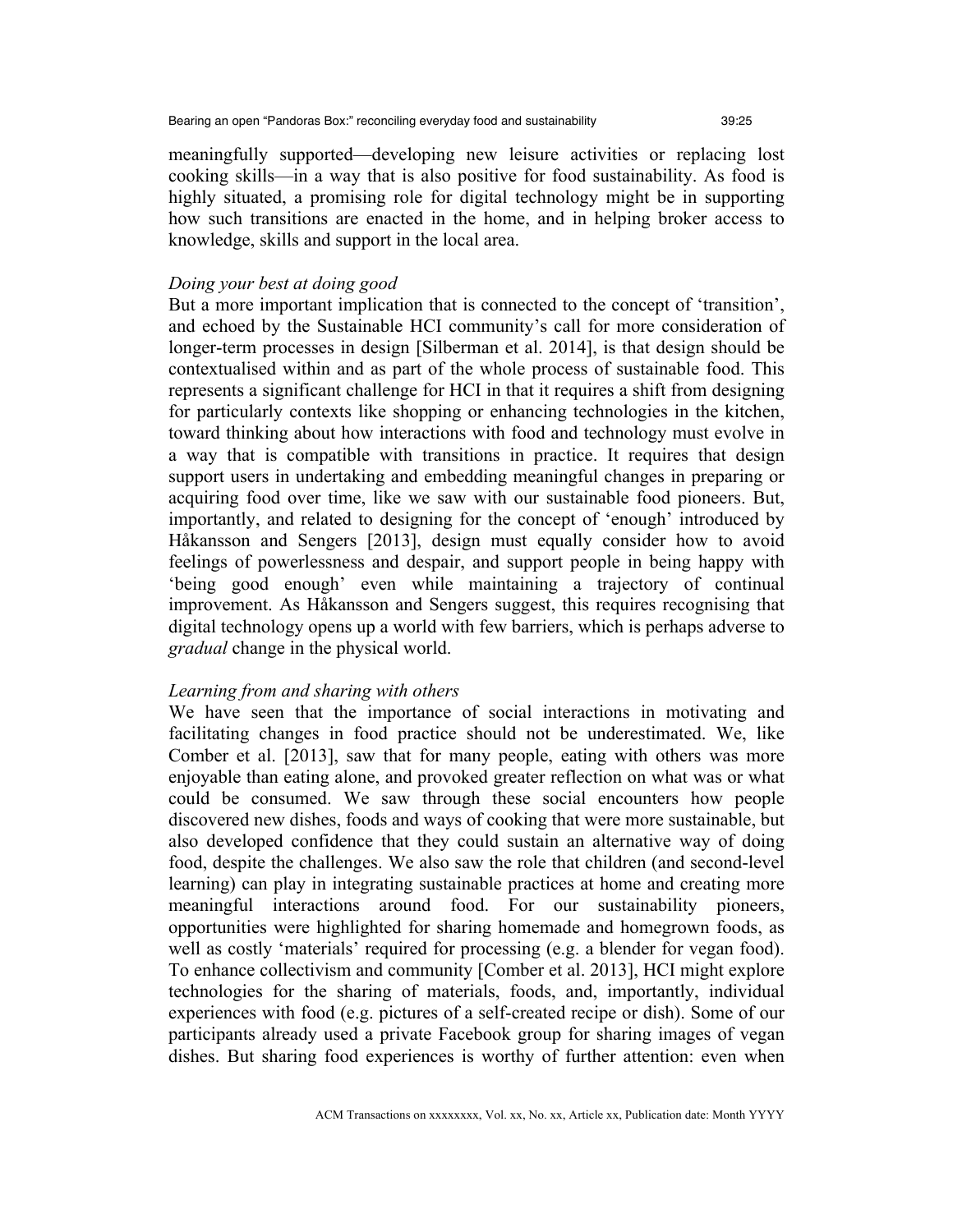practices are carried out alone, sharing an account of them (e.g. a picture) makes the process so much more meaningful.

## *Designing for more meaningful food*

Food represents an opportunity for sustainable HCI because it is an area of everyday life where sustainability can be transformed from an abstract, obscure concept to a more tangible, embodied one. The challenge for design is to move beyond food as just a commercial product or a recipe with ingredients, to a process with meaningful and sustainable outcomes.

We saw how the concept of 'proper' food had taken on new meanings for the sustainability pioneers, from what is traditionally considered a proper British meal to appreciations of nature, personal accomplishments, and ethics. Practicing proper food had become associated with special occasions, rather than the everyday, for the mainstream participants. Significantly, where food was more meaningful for this group, it was linked to wider food processes and practices, like growing on allotments and shopping for leisure, or information brought in by children from their education, enhancing the enjoyment of making decisions in the supermarket. So whilst our emphasis was clearly on food sustainability (incorporating growing, shopping, cooking and eating) this palpably linked to other practices such as those related to children, socialising, and leisure. Sahakian and Wilhite [2014] caution against excluding these wider aspects of practice from food sustainability. We have already highlighted the importance of designing for sharing and social interactions around food, but some other design spaces that warrant attention are: 1) exploring how children might be better included in family food. As Grimes and Harper note, 'it is in part through these patterns and eating norms that families define their identity' [2008]. And, perhaps as an extension of this, 2) growing and processing as a leisure activity might enhance connections to, and appreciations of, wider food processes, like seasonality, and food provenance.

## *Celebratory food*

Related to these considerations is the concept of 'celebratory food' that we described in the previous section, which highlighted the value for our participants in things like creativity, motivating challenges, fun and enjoyment in food. These findings have 'implications for design' in the sense that we might be interested in developing designs that augment these creative and celebratory aspects – especially as they are connected to another central finding of our work, the importance of the process of 'transition' in the movement towards sustainable consumption.

Many of our participants were not 'creative' cooks, generally not having the confidence to veer beyond tested recipes. But, in some cases creativity was valued—the challenge associated with putting ingredients together according to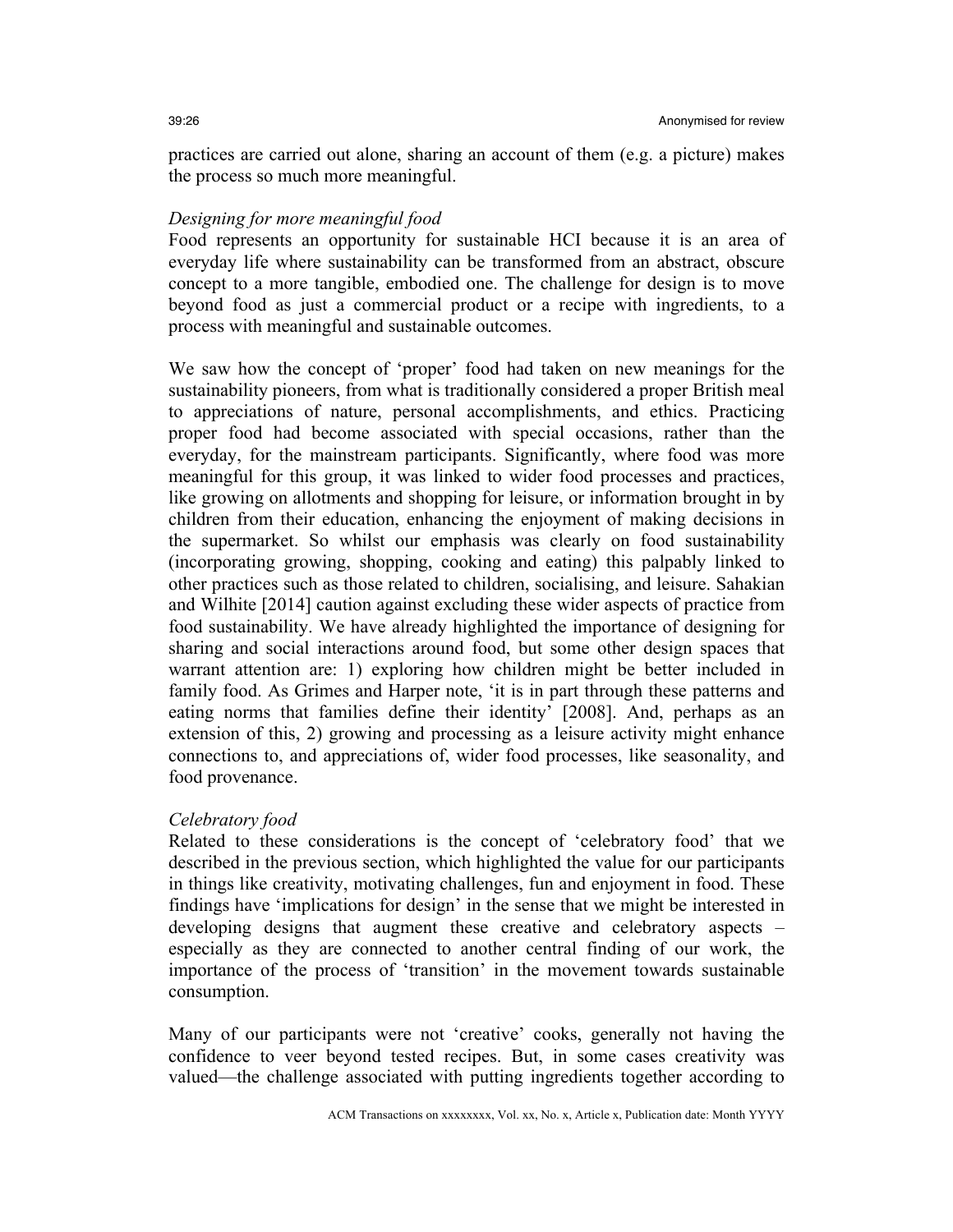taste, intuition, and what is available, to create a satisfying meal. This was an enjoyable practice, but it had the added value of increased appreciations of particular foods, low food waste because uses for leftovers came easily, flexible dishes whereby ingredients that were unavailable (or unsustainable) could simply be replaced with something else, and confidence to find a use for new foods, for example, that were grown themselves or acquired from a sustainable vegetable box scheme. HCI should explore new technologies to support cooking in a way that brings these important concepts of celebration, transition, skill and improvisation together, focusing on the development of cooking competencies rather than facilitating the execution of well-defined recipes. The basis for such cooking activities might be the set of ingredients that a user already has to hand, or ingredients that already are or could be responsibly grown and produced in their locality.

#### *Offering alternative perspectives on food*

A key difference between our participant groups was the perspectives on food that were held in each, which were shaped by different experiences and trajectories of food practice: mainstream participants' perspectives were shaped more by special offers (e.g. BOGOF) and identification of which supermarkets tended to sell specific items for a lower price, whereas green values, social networks and significant events or pieces of media shaped pioneer participants' perspectives. In a market defined primarily by economic goals and competition, the mainstream foodscape offers little room for alternative food perspectives, e.g. of farmers or ecologists.

HCI offers a promising opportunity to engage people in alternative perspectives on food. For individuals, Mobile HCI can bring alternative perspectives on food into the supermarket, beyond any single retailer. Independent 'apps' can infiltrate the supermarket via handheld devices, and so designers might usefully provide layered perspectives on what appears on the supermarket shelves by, for example, augmenting the shopping list with information about greenhouse gas emissions, supply chain ethics, and perhaps alternative products, or more sustainable foods that are commonly substituted in recipes. The application of these layered perspectives might range from the practical (as in food substitutions or personal carbon footprinting), to apps meant to provoke critical reflection (e.g. portraying cost in terms of the equivalent number of vegetarian meals that could be produced, or relative climate change effects). The latter may not have direct practical effects but might perhaps stimulate discussion in social networks or change attitudes towards food (as in the case for some of our pioneers), potentially gradually shifting food cultures over the longer term. Extending this further, HCI design might look to stimulate and disseminate sustainable social practices through design in public spaces or digital civics platforms [Olivier and Wright 2015], for example that exhibit and promote critical reflection on local food consumption (e.g. grown, imported, supermarket provision) and provide a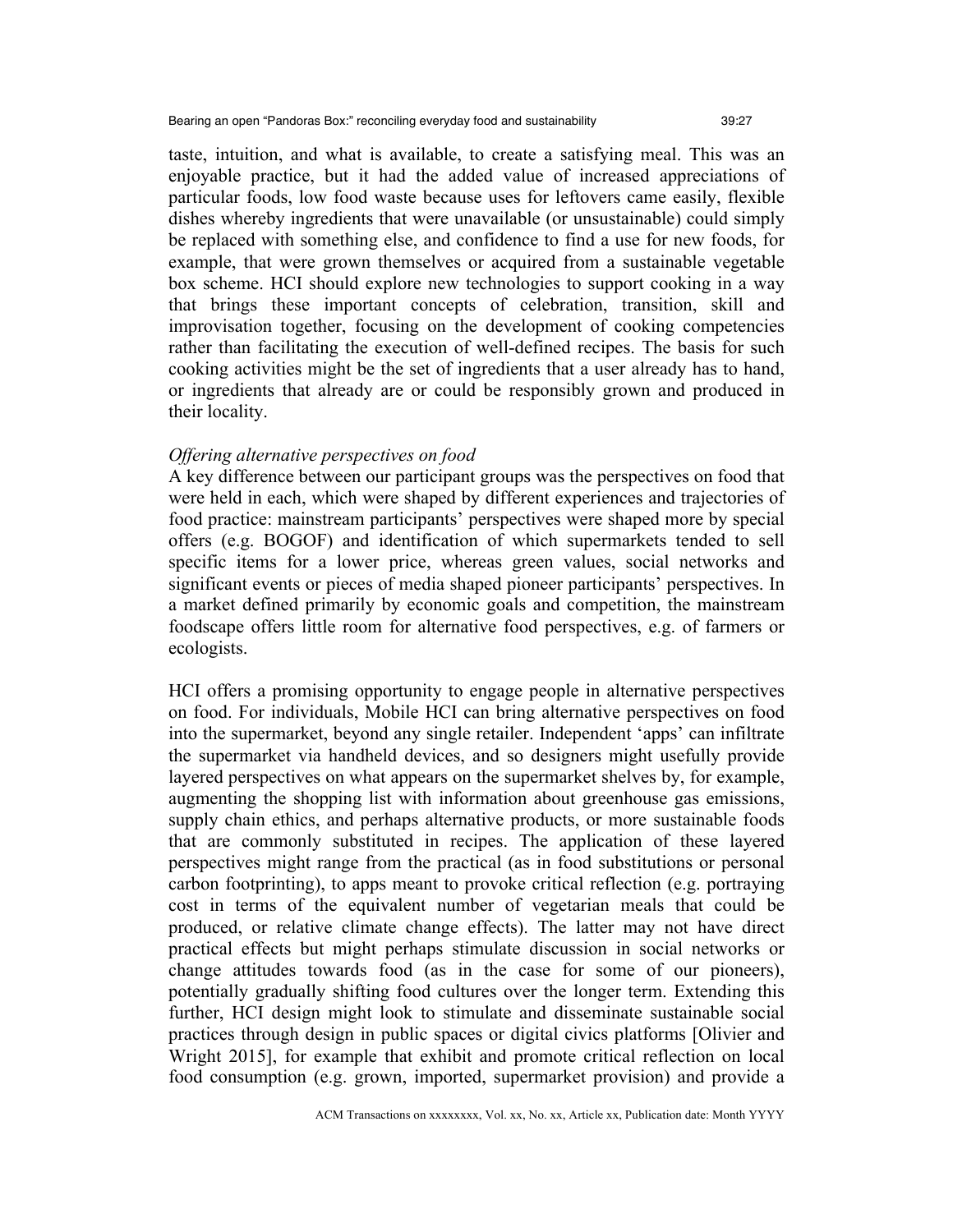platform for collective action (e.g. participating in alternative local food economies).

#### **6. CONCLUSION**

In our research, we set out to understand food practices from the perspective of both 'mainstream' and 'sustainable' consumption. This was an exercise in both exposing what sustainable consumption is for our participants and how it is enacted, but also in exposing the gaps between sustainable and mainstream consumption. We sought sensitivities of what everyday food entails to think about how design might narrow this gap by transitioning practice in new ways at one end, and supporting existing transitions at the other. A more significant defining characteristic that emerged is the meaning associated with food, with interesting chasms both within, and between, our two participant groups, for example around the perception of ready meals (Section 4.2.1), or the practices involved in procurement (Section 4.1.2). There are some clear opportunities for HCI to help bridge the food sustainability gap by designing for life transitions and related practices, and by leveraging important notions of 'celebration', 'properness', and sharing of practices and experiences with others.

#### **REFERENCES**

- Atkins, P.J. and Bowler, I., 2001. *Food in society: economy, culture, geography.* London: Hodder Arnold.
- Blake, M.K., Mellor, J., and Crane, L., 2010. Buying Local Food: Shopping Practices, Place, and Consumption Networks in Defining Food as "Local", Annals of the Assoc. of Amer.Geog., 100(2), pp. 409-426.
- Blevis, E. and Morse, S.C. SUSTAINABLY OURS: Food, Dude. *Interactions 16*, 2 (2009), 58–62.
- Brown, G., P. Kraftl, J. Pickerill, and C. Upton. 2012. Holding the future together: Towards a theorization of the spaces and times of transition. *Env. and Plan. A* 44: 1607–1623.
- Bucci, M., Calefato, C., Colombetti, S., Milani, M., and Montanari, R. Fridge Fridge on the Wall: What Can I Cook for Us All?: An HMI Study for an Intelligent Fridge. *Proc. of the International Conference on Advanced Visual Interfaces*, ACM (2010), 415–415.
- Choi, J.H., Foth, M., and Hearn, G (eds.). Eat, Cook, Grow: Mixing Human-Computer Interactions with Human-Food Interactions. The MIT Press, 2014.
- Clear, A.K., Hazas, M., Morley, J., Friday, A., and Bates, O. Domestic Food and Sustainable Design: A Study of University Student Cooking and Its Impacts. *Proc. of CHI*, ACM (2013), 2447–2456.
- Comber, R., Hoonhout, J., van Halteren, A., Moynihan, P., and Olivier, P. Food Practices As Situated Action: Exploring and Designing for Everyday Food Practices with Households. *Proc. of CHI*, ACM (2013), 2457–2466.
- Crocker, R., and Lehmann, S., (eds) (2013) *Motivating Change: Sustainable Design and Behaviour in the Built Environment*, Earthscan Routledge, Abingdon.
- Ganglbauer, E., Fitzpatrick, G., and Comber, R. Negotiating Food Waste: Using a Practice Lens to Inform Design. *ACM Trans. Comput.-Hum. Interact. 20*, 2 (2013), 11:1–11:25.
- Giddens, A., 2009. *The Politics of Climate Change*. Polity, Cambridge.
- Grimes, A., & Harper, R. (2008, April). Celebratory technology: new directions for food research in HCI. In Proc. of CHI Conference on Human Factors in Computing Systems (pp. 467-476). ACM.
- Håkansson, M. and Sengers, P. Beyond Being Green: Simple Living Families and ICT. *Proc. of CHI Conference on Human Factors in Computing Systems*, ACM (2013), 2725–2734.
- Hinrichs, C.C. (2014) Transitions to sustainability: a change in thinking about food systems change, Agriculture and Human Values, 31, pp. 143-155.
- Holloway, L., Kneafsey, M., Venn, L., Cox, R., Dowler, E. and Tuomainen, H., 2007. *Possible Food Economies: a Methodological Framework for Exploring Food Production-Consumption Relationships*. Soc. Rur. 47(1), pp. 1-19.
- Jackson, T (2009) *Prosperity without Growth: Economics for a Finite Planet*, London: Sustainable Development Commission.
- Kalnikaite, V., Rogers, Y., Bird, J., et al. How to Nudge in Situ: Designing Lambent Devices to Deliver Salient Information in Supermarkets. *Proc. of Ubicomp*, ACM (2011), 11–20.

ACM Transactions on xxxxxxxx, Vol. xx, No. x, Article x, Publication date: Month YYYY